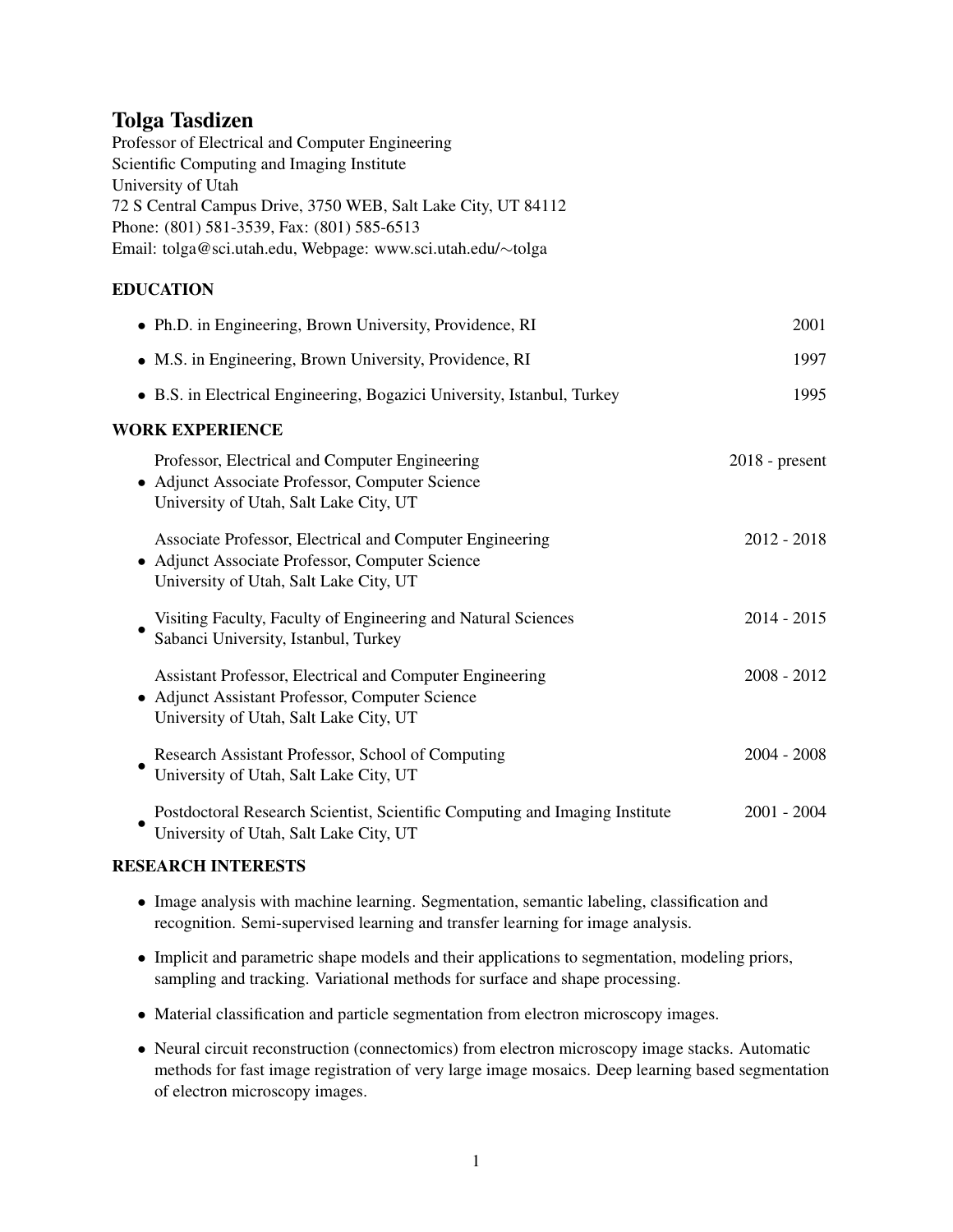• Applications of deep learning in radiology: predicting pulmonary function from chest radiographs, using radiological reports as a supervision signal for learning.

#### RESEARCH GRANTS

• A scalable non-intrusive image annotation method using eye tracking for training deep learning models in radiology

Role: PI Funding Agency: NIH Award: \$395,864, 2020-22

• AI/CXR Early Warning System for Infectious Respiratory Disease Outbreaks Role: PI

Funding Agency: University of Utah Health 3i Initiative Award: \$25,000, 2020

• Neighborhood Looking Glass: 360 Degree Automated Characterization of the Built Environment for Neighborhood Effects Research

Role: PI of subcontract to the University of Utah PI: Quynh Nguyen Funding Agency: NIH Award: Utah subcontract \$ 289,151 2018 - 22

- Accelerated Nuclear Materials and Fuel Qualification by Adopting a First to Failure Approach Role: PI of subcontract to the University of Utah PI: Jeffrey Aguiar Funding agency: Idaho National Laboratory LDRD Award: \$1,319,950, 2019 - 21
- Realizing Multidimensional Imaging and Machine Learning on the Scanning Transmission Electron Microscope

Role: PI of subcontract to the University of Utah PI: Jeffrey Aguiar Funding agency: Idaho National Laboratory LDRD Award: \$848,490, 2018 - 20

• Joint Radiology and Imaging Sciences and Scientific Computing and Imaging Institute Pilot Grants

Role: PI Funding Agency: Department of Radiology, University of Utah Award: \$60,000, 2017 - 18

• Machine Learning and Signature Analysis of Nuclear Forensic Data

Role: PI Funding Agency: DHS Award: \$1,726,121, 2016 - 21

### • Multiscale Genetic Connectivity of Primate Social Circuits

Role: Co-Investigator PI: Sarang Joshi, Department of Bioengineering, University of Utah Funding Agency: NIH Award: \$ 3,203,270, 2016-19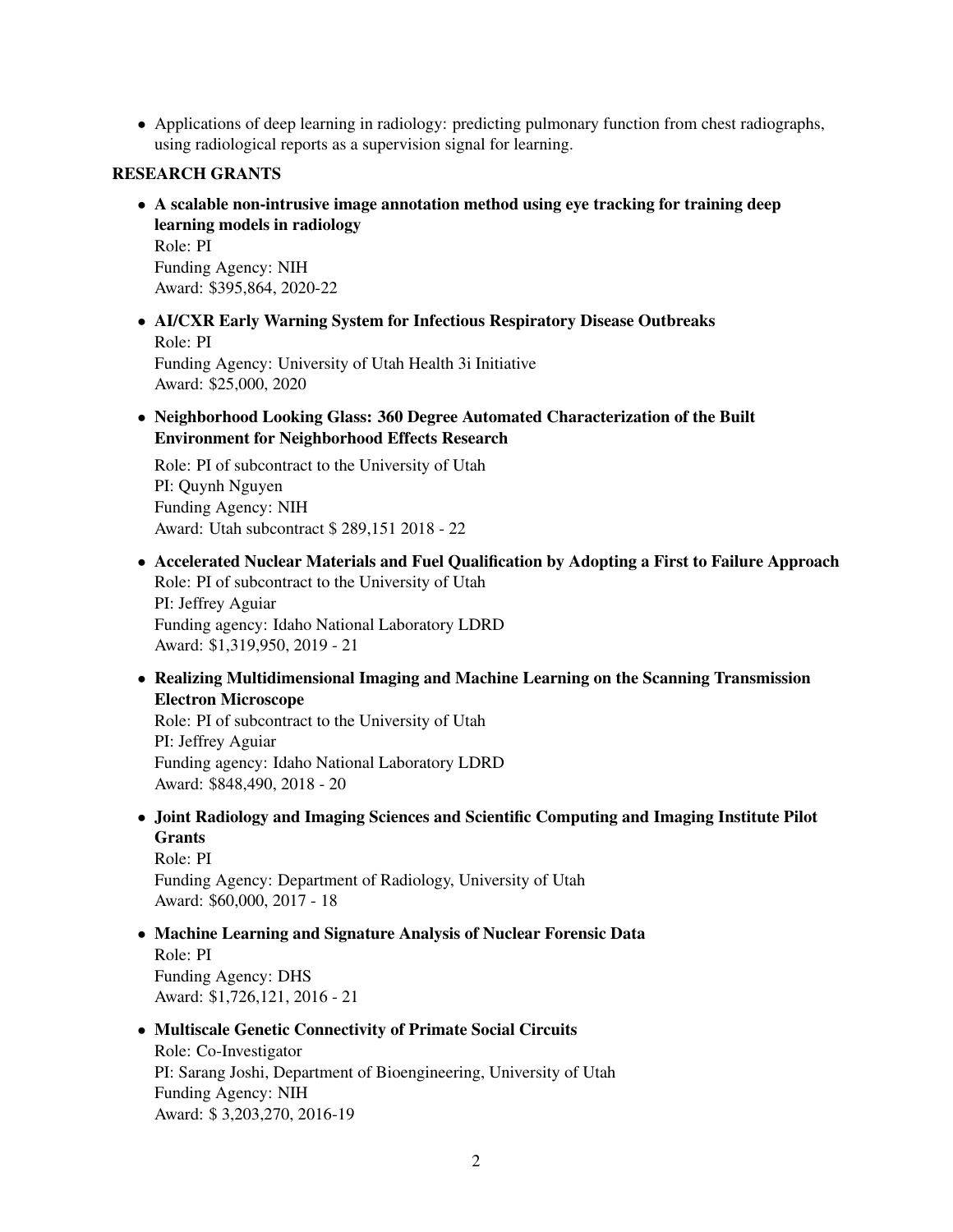• CAREER: Deep sparse dictionary context models and their application to image parsing and neuron tracking for connectomics Role: PI

Funding Agency: NSF Award: \$409,406, 2012-17

# • SLASH: Scalable Large Analytic Segmentation Hybrid Role: PI of subcontract to the University of Utah PI: Mark H Ellisman, UCSD Funding agency: NIH NINDS Award \$1,864,741. 2011-15 (Utah subcontract \$612,241)

• Fluorender: An imaging tool for Visualization and Analysis of Confocal Data as Applied to Zebrafish Research

Role: Co-PI PI: Charles Hansen, School of Computing, University of Utah Funding agency: NIH NIGMS Award \$1,242,833, 2011-16.

# • Multiscale Models of Melting Arctic Sea Ice

Role: co-Investigator PI: Kenneth Golden, Department of Mathematics, University of Utah Funding Agency: Office of Naval Research Award: \$479,316. 2012-15

### • Model-based Reconstruction for Dynamic MRI

Role: Co-Investigator PI: Edward Di Bella, Department of Radiology, University of Utah Funding Agency: NIH Award: \$410,668. 2007-13

# • Utah GOED TCIP: Haemoscan

Role: PI Funding Agency: State of Utah Award \$40,000, 2012-13

• The influence of visual context in natural image processing in the primary visual cerebral cortex

Role: PI Funding Agency: University of Utah Seed Grant Award: \$22,500, 2011 - 2012

# • A Computational Framework for Mapping Long Range Genetic Circuits

Role: co-PI PI: Julie Korenberg Funding agency: NIH NINDS Award: \$996,734. 2009-11

### • A Software Framework for Processing, Visualization, and Analysis of High-Resolution Microscopy Data Role: PI

Funding Agency: University of Utah, Technology commercialization program Award: \$70,000. 2009-11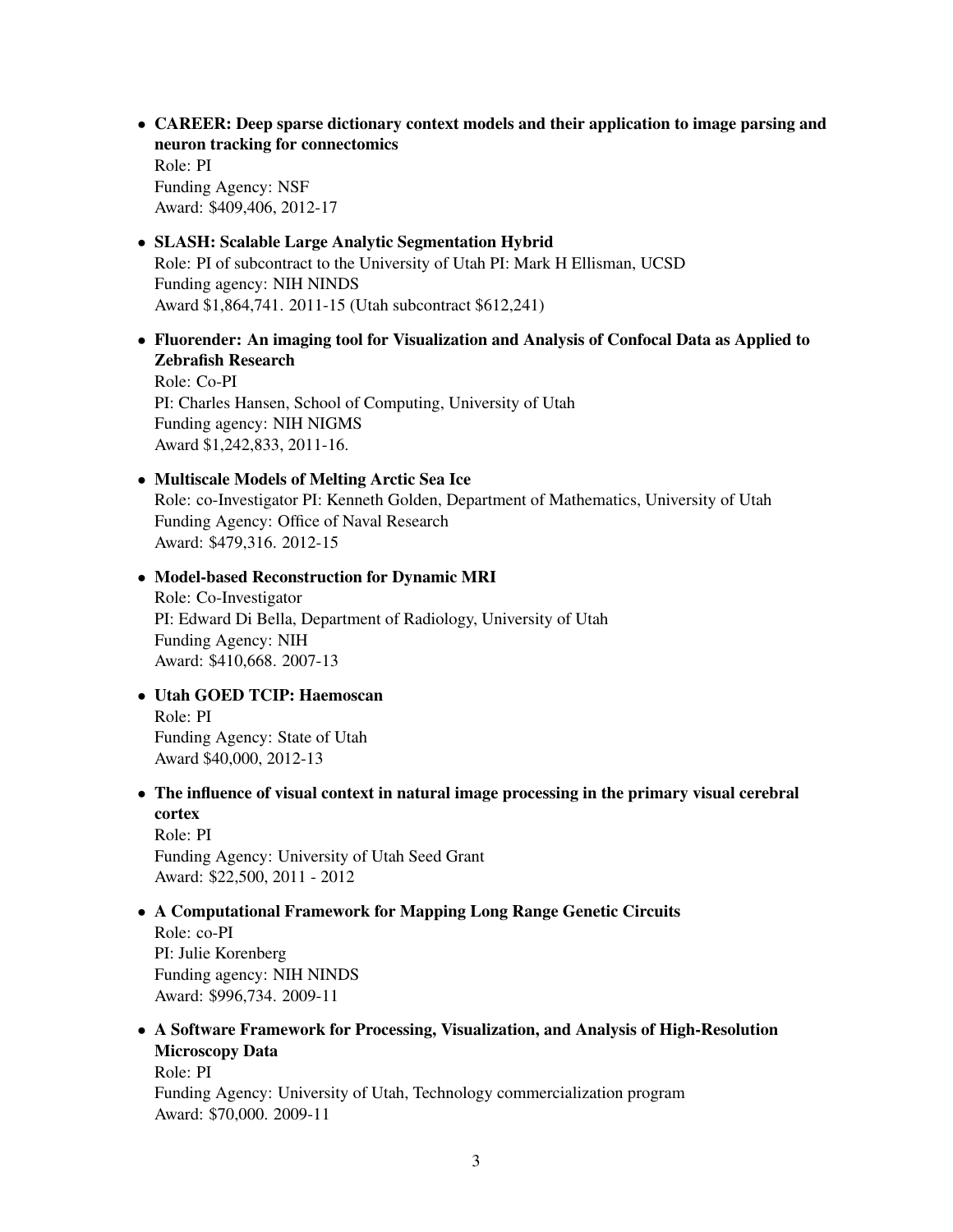- High-Dimensional, Nonparametric Density Estimation for the Analysis of Images and Shapes Role: co-PI PI: Ross Whitaker Funding Agency: NSF Program: Mathematical Sciences: Innovations at the Interface with Computer Sciences Award: \$474,000. 2008-11
- Large-scale computational reconstruction of three-dimensional neural connectivity from serial-section microscopy Role: PI

Funding agency: NIH NIBIB Award \$1,148,297. 2005-10

• Prevention of Hemodialysis Vascular Access Stenosis Role: Co-PI PI: Alfred Cheung, Department of Internal Medicine, University of Utah Funding Agency: NIH Award: \$2,095,743. 2007-8

### EQUIPMENT GRANTS

• Acquisition of NVIDIA deep learning supercomputer Role: PI Funding Agency: Research Instrumentation Fund, University of Utah Award: \$93,147, 2017

#### HONORS AND AWARDS

- The Scientific & Technological Research Council of Turkey (TUBITAK) Fellowship for Visiting Scientists and Scientists on Sabbatical Leave, 2014
- National Science Foundation Early Career Award, 2012
- Invited commentary by A. Cardona on our paper: *E Jurrus, S Watanabe, ARC Paiva, MH Ellisman, EM Jorgensen and T Tasdizen, Semi-Automated Neuron Boundary Detection and Nonbranching Process Segmentation in Electron Microscopy Images, Neuroinformatics, 2012.*
- College of Engineering Outstanding Teacher Award, 2012
- Electrical and Computer Engineering Department Outstanding Researcher Award, 2012
- Electrical and Computer Engineering Department Outstanding Teacher Award, 2011
- Dean's letter for top instructors in the College of Engineering, Fall 2010 (Digital Image Processing)
- Dean's letter for top instructors in the College of Engineering, Spring 2010 (Engineering Probability and Statistics)
- Best paper award MICCAI 2010 MedIA special Issue
- Dean's letter for top instructors in the College of Engineering, Fall 2009 (Estimation Theory)
- Best Student Paper Award Honorable Mention, 15th IEEE Computer Society International Conf. on Pattern Recognition, 2000.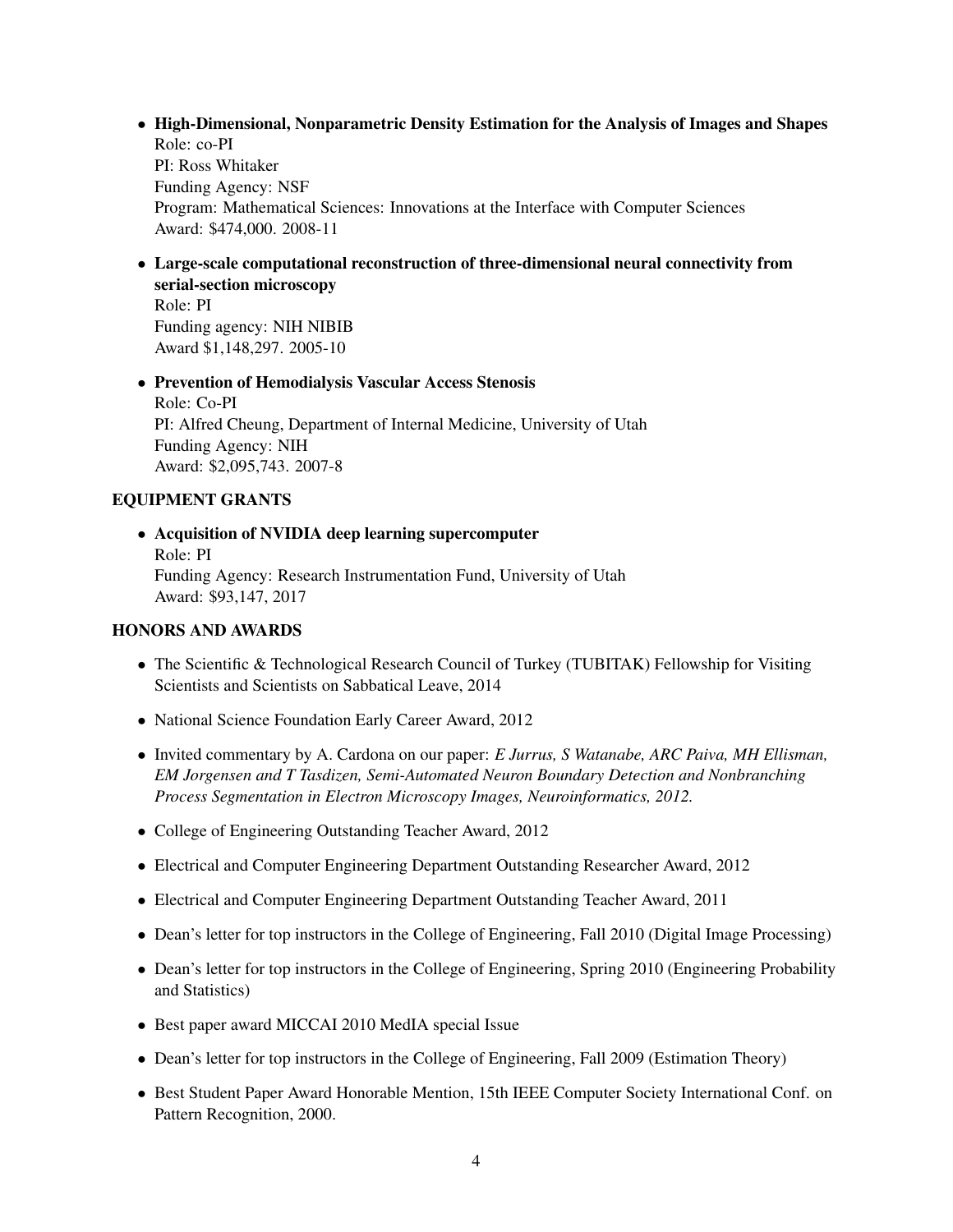# MEDIA COVERAGE

• Utah Pulse article featuring our NSF Career Award, 10/14/2012.

# PATENTS

- Systems and Methods for Image Classification. Status: Pending. Type: Parent/Utility. Inventors: Tolga Tasdizen, Mojtaba Seyedhosseini. File date 02/05/2016. Assignee: The University of Utah. Country: United States.
- Microscopy Visualization (#9,104,903). Status: Issued. Type: Parent/Utility. Inventors: Steven P. Callahan, Bryan W. Jones, Greg M. Jones, Erik M. Jorgensen, Stan Kanarowski, John Schreiner, Tolga Tasdizen, Shigeki Watanabe, Joshua E. Cates. File date 03/18/2013; Issue date 08/11/2015. Assignee: The University of Utah. Country: United States.
- Methods and Systems for Segmentation of Cells for an Automated Differential Counting System. Status: Expired. Type: Provisional. Inventors: Tolga Tasdizen, Nisha Ramesh. File date 10/12/2011. Assignee: The University of Utah. Country: United States.
- Characterizing Datasets Using Sampling, Weighing, and Approximation of an Eigendecomposition (#8,412,651). Status: Issued. Type: Parent/Utility. Inventors: Antonio R.C. Paiva, Tolga Tasdizen. File date 09/03/2010; Issue date 04/02/2013. Assignee: The University of Utah. Country: United States.
- Image Pattern Recognition. Status: Nationalized PCT. Type: PCT/Provisional Priority. Inventors: Antonio R.C. Paiva, Tolga Tasdizen. File date 11/12/2009. Assignee: The University of Utah. Country: PCT.
- Robust Fingerprint Analysis Using Manifold Topology (#TXu 1-714-664). Status: Issued. Type: Copyright [CR]. Inventors: Tolga Tasdizen. File date 11/21/2008; Issue date 01/16/2009. Assignee: The University of Utah. Country: United States.
- System and Method for Image Segmentation By Solving an Inhomogenous Dirichlet Problem (#7,542,604). Status: Issued. Type: Parent/Utility. Inventors: Leo Grady, Tolga Tasdizen, Ross T. Whitaker. File date 08/17/2005; Issue date 06/02/2009. Assignee: The University of Utah. Country: United States.

### INVENTION DISCLOSURES

- Intelligent Damage Classification and Estimation in Power Distribution Poles Using Unmanned Aerial Vehicles and Convolutional Neural Networks, U-6831
- Automated Chromosome Analysis (Karyotyping), U-6340
- Scene Modeling with Contextual Hierarchical Models for Biologic Image Segmentation and Labeling, U-5753
- Multi-Dimensional Data Registration, Navigation and Visualization Package, University of Utah Invention Disclosure, U-5328.
- Segmentation and Classification of Blood Cells for an Automated Differential Blood Count System, University of Utah Invention Disclosure, U-5185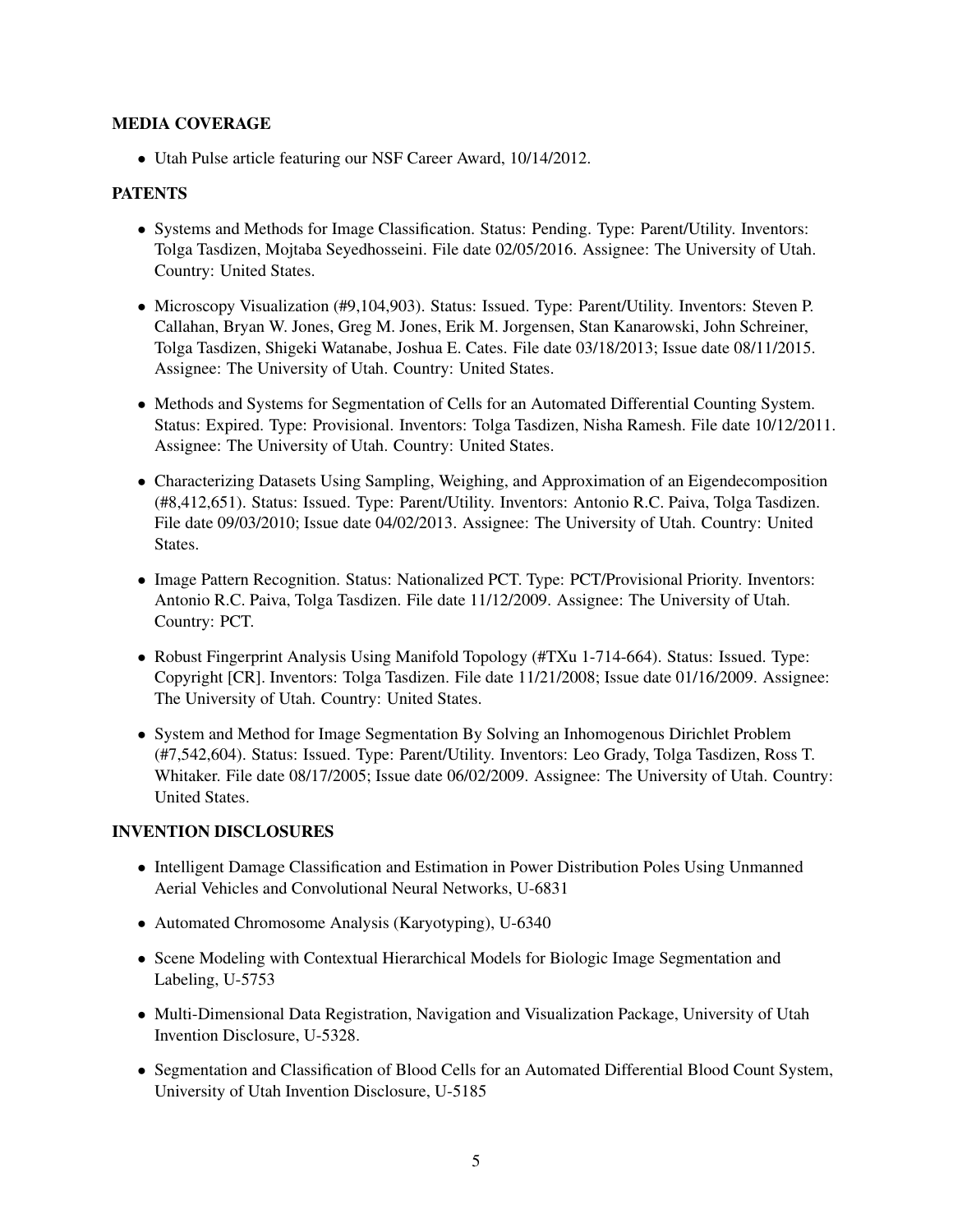- Weighted Novelty Selection for Fast Kernel and Graph Methods, University of Utah Invention Disclosure, U-4920.
- Robust Fingerprint Analysis Using Manifold Topology, University of Utah Invention Disclosure, U-4549.
- IR-Tweak, IR-Mosaic, University of Utah Invention Disclosure, U-4275.
- Implicit Surface Representations for Fluids from Particle Simulations, University of Utah Invention Disclosure, U-4128.
- An Advanced Solver for the Diffusion Equation with Spatially Varying Coefficients, University of Utah Invention Disclosure, U-3750.

#### PROFESSIONAL ACTIVITIES (in chronological order)

- Editorial
	- Senior Area Editor, IEEE Transactions on Image Processing, 2019 -
	- Associate Editor, IEEE Transactions on Image Processing, 2016 2019
	- Guest Editor, IEEE Transactions on Big Data: Special Issue on Biomedical Big Data: Understanding, Learning and Applications, 2018
	- Guest Editor, Springer Machine Vision and Applications Special Issue on Learning and Understanding of Biomedical Big Data, 2018
	- Associate Editor, IEEE Signal Processing Letters, 2012 2016
	- Associate Editor, BMC Bioinformatics, 2012 2014
- Technical Committee
	- IEEE Signal Processing Society, Bio imaging and Signal Processing (BISP) Technical Committee Member, 2012-2017
	- IEEE Signal Processing Society, Bio imaging and Signal Processing (BISP) Technical Committee Awards Subcommittee Member, 2012-2013
	- IEEE Signal Processing Society, Bio imaging and Signal Processing (BISP) Technical Committee Associate Member, 2009-2011
- Conference Organization
	- Associate Editor, ISBI 2015 2017, 2021
	- Area and Session Chair, MICCAI 2020, 2021
	- Program Committee, Computer Vision for Microscopy Image Analysis (CVMI), 2017-20
	- Senior Program Committee member BioImage Informatics Conference 2017
	- Program Committee SIU 2015, 2016, 2017
	- Program Committee VISAPP 2012, 2015, 2017, 2018
	- Program Committee VipIMAGE 2013
	- Track area chair and session chair  $20^{th}$  International Conference on Pattern Recognition; *Pattern Recognition and Machine Learning Track*, 2010
	- Program Committee CompIMAGE 2010, 2012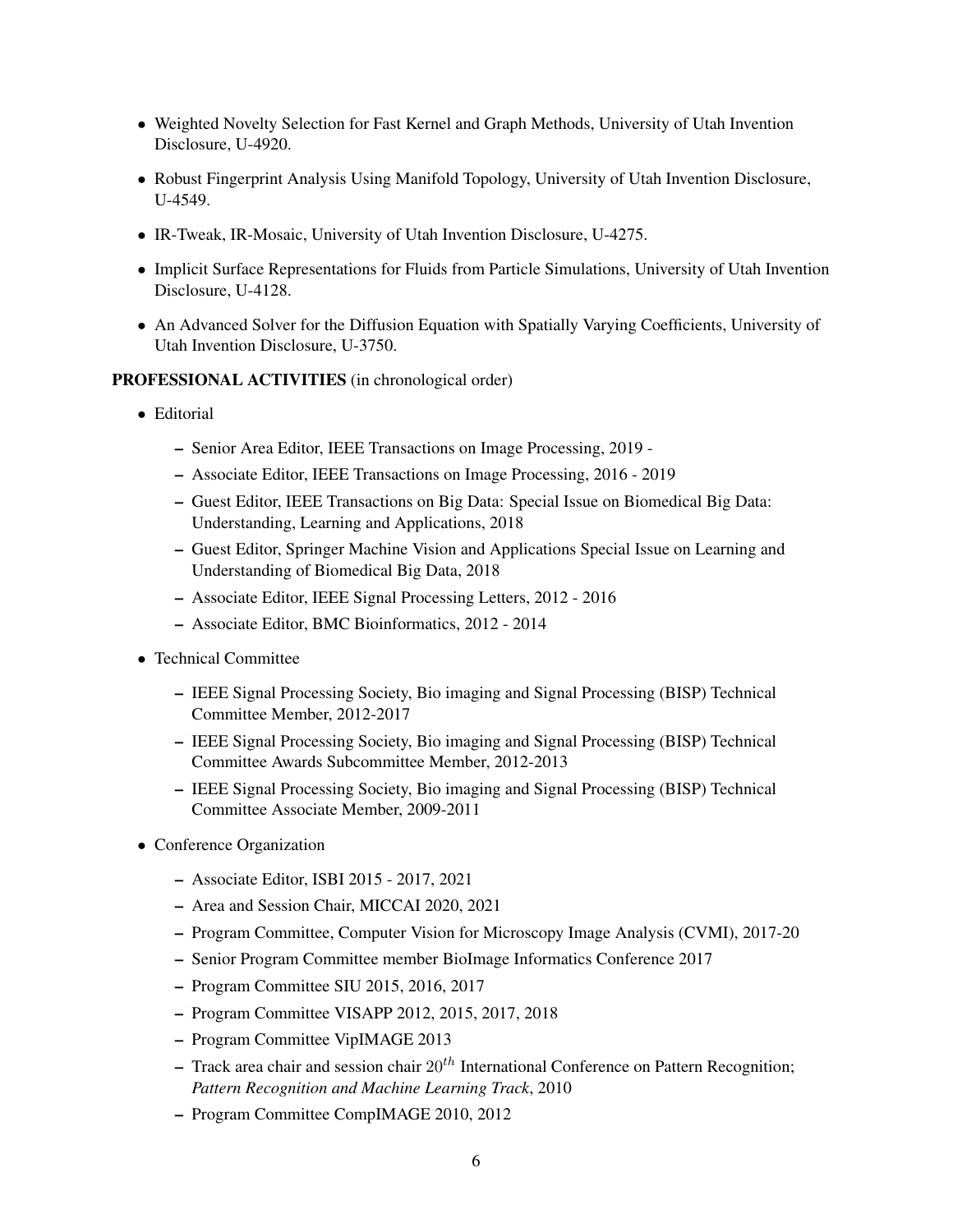- Program Committee IMAGAPP 2010
- Program Committee Microscopic Image Analysis with Applications in Biology (MIAAB) 2011
- Program Chair, Fourth International Workshop on *Microscopic Image Analysis with Applications in Biology*, NIH Campus, Bethesda, MD, 2009.
- Session Chair  $6^{th}$  IEEE International Symposium on Biomedical Imaging (ISBI): From Nano to Macro; *Electron Microscopy* session, 2009.
- Organizing committee, MICCAI 2008 Workshop: *Microscopic Image Analysis with Applications in Biology*.
- Program committee, MICCAI 2006 Workshop: *Microscopic Image Analysis with Applications in Biology*.
- Scientific committee, VI International Congress on Computational Bioengineering
- Funding Agency Service
	- NIH IGIS study section, February & June 2019, February & October 2020, February 2021.
	- NIH Zebrafish study section, 2014.
	- NIH P41 Scientific Review Panel Member, 2012
	- NSF Robust Intelligence, Review Panel Member, 2011.
	- NSF/NIH *Collaborative Research in Computational Neuroscience* program, Review Panel Member, 2006, 2008, 2009 and 2010.
- Journal reviewing: IEEE Transactions on Image Processing, IEEE Transactions on Medical Imaging, IEEE Transactions on Pattern Analysis and Machine Intelligence, Medical Image Analysis, IEEE Transactions on Visualization and Computer Graphics, Journal of Neuroscience Methods, IEEE Reviews in Biomedical Engineering, Journal of Mathematical Imaging and Vision, Pattern Analysis and Applications, ACM Solid Modeling, SIAM Journal of Scientific Computing, VisSym, Journal of Electronic Imaging, The Visual Computer, Elsevier Methods, Pattern Recognition Letters, Neuron.
- Conference Reviewing: NeurIPS, ICLR, ICML, ISBI, MICCAI, CVPR, ICCV, ICIP, ICASSP, IEEE Visualization, Eurographics, SIGGRAPH
- Other
	- Judge, Bench to Bedside Competition, 2016, 2017, Salt Lake City, UT.
	- PhD external examiner at University College London 2013
	- IEEE International Symposium on Biomedical Imaging (ISBI): From Nano to Macro, Lunch with Leaders event participant, Barcelona, 2012.
	- Imaging and Computer in the Loop breakout session speaker, Opportunities in Biology at the Extreme Scale of Computing, Chicago, 2009.

#### INTERNAL SERVICE

- College of Engineering RPT Committee, 2020-22
- SCI Director Search Committee 2020
- ECE Faculty Search Committee (Chair), 2019-2020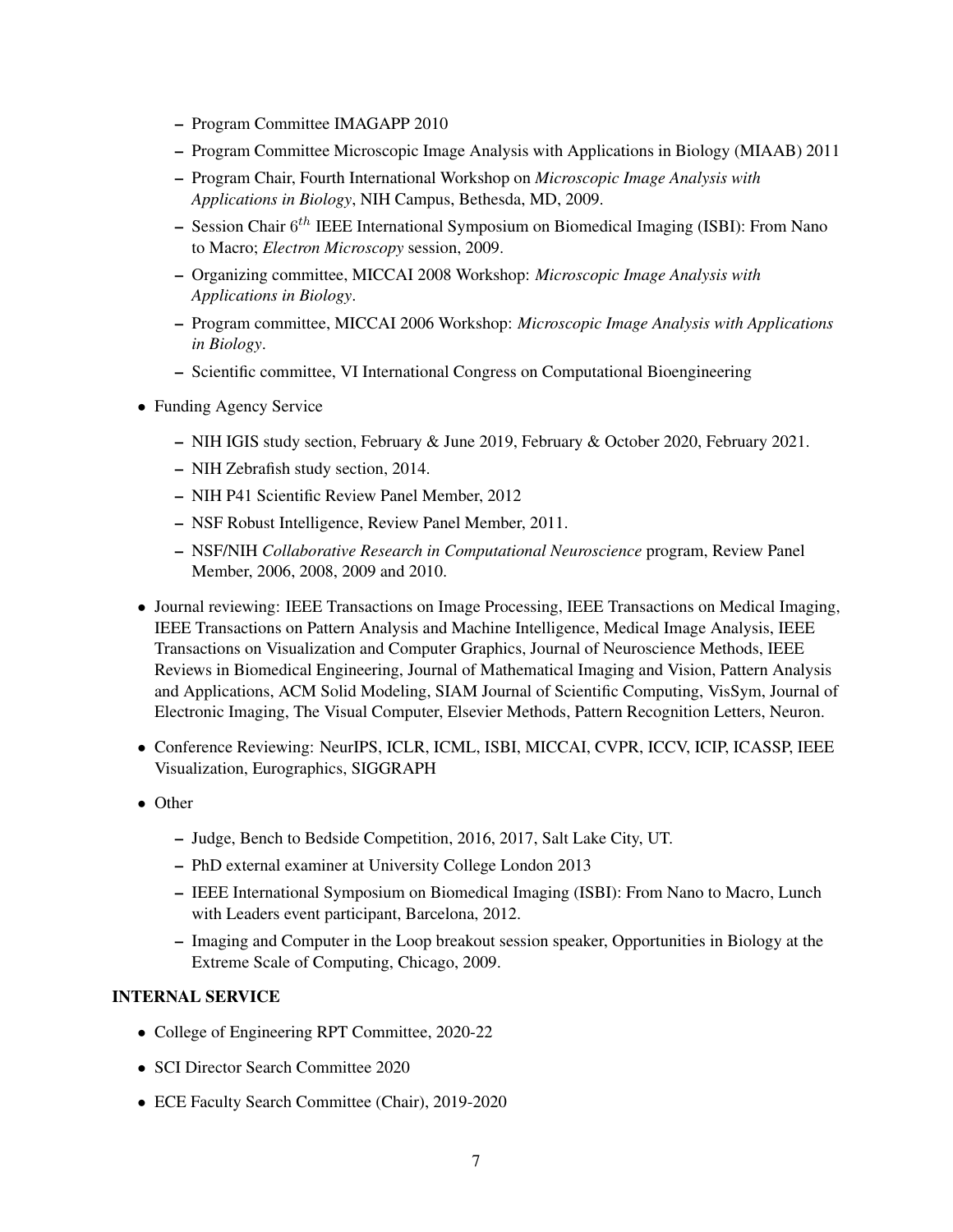- ECE Undergraduate Committee (Chair) 2017 2019
- ECE Undergraduate Committee (Member), 2015 2016
- Undergraduate Research Opportunities Program (UROP) Review Committee (Member), 2015 2018
- ECE Graduate Committee (Member), 2012 2015
- ECE Graduation and Admissions Committee (Member), 2010 2015
- ECE Faculty Search Committee (Member), 2012-2014
- College Council, 2010 2013

### MEMBERSHIPS

• Senior Member IEEE, IEEE Signal Processing Society and IEEE Computer Society

# **TEACHING**

- *Deep Learning for Image Analysis*, Graduate level, University of Utah, Spring 2019, Spring 2021.
- *Digital Signal Processing*, Graduate and undergraduate level, University of Utah, Spring 2016, Spring 2017, Spring 2018.
- *Pattern Recognition*, Graduate level, Electrical and Computer Engineering, University of Utah, Spring 2014.
- *Estimation Theory*, Graduate level, Electrical and Computer Engineering, University of Utah, Fall 2009, Fall 2011.
- *Engineering Probability and Statistics*, Undergraduate level, Electrical and Computer Engineering, University of Utah, Spring 2009, Spring 2010, Spring 2011, Spring 2012 and Spring 2013.
- *Digital Image Processing*, Graduate level, Electrical and Computer Engineering, University of Utah, Fall 2008, Fall 2010, Fall 2013, Fall 2015, Fall 2016, Fall 2017, Fall 2019.
- *Machine Learning*, Graduate and Undergraduate level, Computer Science, University of Utah, Spring 2006.
- *Image Analysis Seminar*, University of Utah, Fall 2015, Spring 2016 & Fall 2020.
- *Scientific Computing and Imaging Seminar*, University of Utah, Fall 2007 & Spring 2008.

# Ph.D. STUDENTS GRADUATED

- Mehran Javanmardi (2019), CS, *Learning Deep Models Under Constraints Of Annotated Data Insufficiency*
- Nisha Ramesh (2018), ECE, *Detection, Segmentation, And Tracking Of Cells In Microscopy Images*
- Fitsum Mesadi (2017), ECE, *Disjunctive Normal Shape Models For Image Segmentation And Tracking*
- Mehdi Sajjadi (2017), ECE, *Improving Accuracy Of Learning Models Using Disjunctive Normal Form And Semi-Supervised Learning*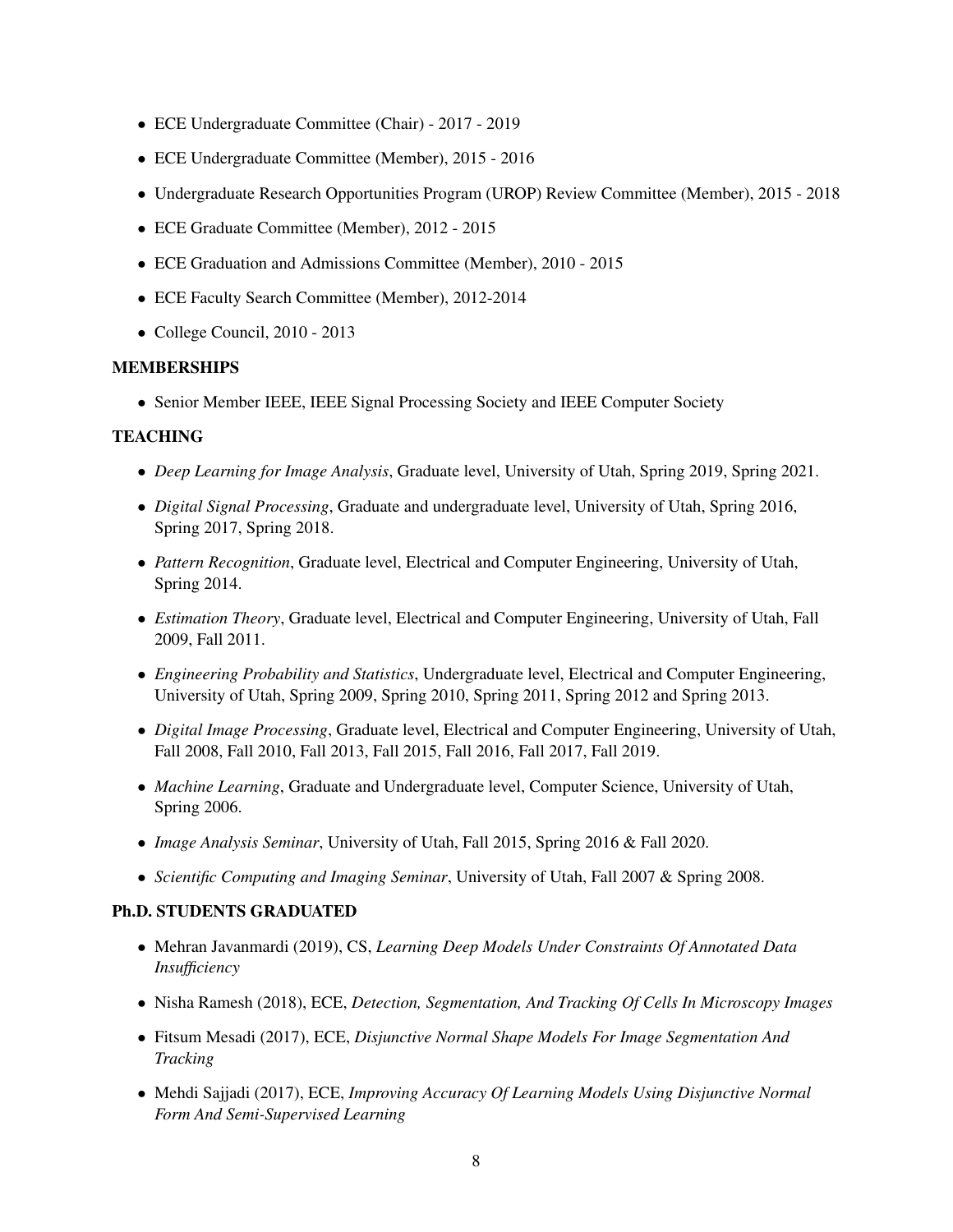- Ting Liu (2016), CS. *Image Segmentation with Hierarchical Models*
- Cory Jones (2016), ECE. *Connectomics: A semi-automatic approach*
- Srikant Kamesh Iyer (2016), ECE, *Improved Total Variation Reconstruction Methods for Cardiac Magnetic Resonance Imaging*
- Mojtaba Seyedhosseini (2014), ECE, *Scene Labeling with Supervised Contextual Models*
- Elizabeth Jurrus (2011), CS, *Segmentation of Neurons from Electron Microscopy Images*

### M.S. STUDENTS GRADUATED

- Meenakshi Barjatia, M.S. in Electrical and Computer Engineering (2014), *Analysis and Segmentation of Arctic Melt Pond Images*.
- Nisha Ramesh, M.S. in Electrical and Computer Engineering (2012), *Segmentation and Classification of Blood Cells for an Automated Differential Blood Count System*.
- Bradley Grimm, M.S. in Computer Science (2011), *non-thesis option*.
- Kannan Umadevi Venkataraju, M.S. Computer Science (2010), *Automatic Markup of Neural Cell Membranes Using Boosted Decision Stumps*.
- Deepak Antony, M.S. in Computational Engineering and Science (2009), *non-thesis option*.
- Samuel Preston, M.S. Computer Science (2009), *Processing of MRI Data for Simulation and Monitoring of Drug Delivery*.
- Neda Sadeghi, M.S. in Computational Engineering and Science (2008), *Automatic Classification of Alzheimer's Disease and Frontotemporal Dementia: A Decision Tree Approach with FDG-PET imaging.*

### CURRENT GRADUATE STUDENTS

- Amir Nazem, Ph.D. candidate Computer Science
- Nhat-Cuong Ly, Ph.D. candidate Electrical and Computer Engineering
- Ricardo Lanfredi, Ph.D. candidate Electrical and Computer Engineering
- Mitra Alirezai, Ph.D. candidate Electrical and Computer Engineering

### POSTDOCTORAL RESEARCHERS

- Jess Tate, Ph.D.
- Antonio R. Paiva, Ph.D.

### VISITING FACULTY

• Jia Wei, PhD

#### PAST AND CURRENT UNDERGRADUATE STUDENT PROJECTS

• Samuel Colby and Tyler Thompson, Visual feature attribution for nuclear material images, Summer 2019.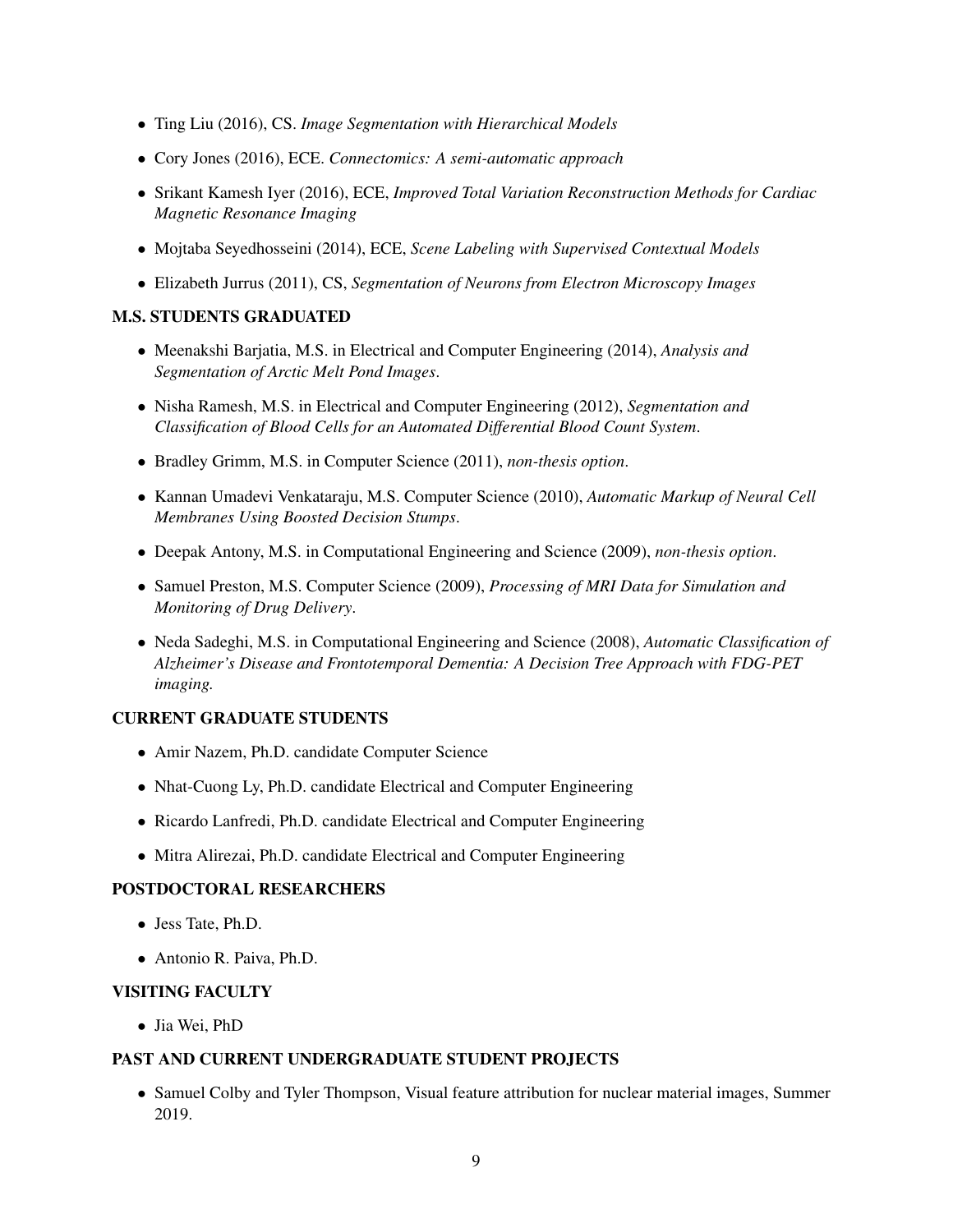- Ada Toydemir, USC, Generating images of nuclear material with deep texture synthesis, Summer 2019.
- Andrew Radford, School of Computing, Nuclear forensics database, Summer 2018.
- Emmanuel Cardenas, Electrical and Computer Engineering, Roof structure analysis with deep learning for solar panel installation, 2018-19.
- Joshua Ong, Electrical and Computer Engineering, *Resolution matching of SEM images for nuclear material classification with convolutional networks*, 2017-18.
- Yinchen Cheng, Wangye Yin, Yuxio Huo, Electrical and Computer Engineering, *Interactive segmentation of Electron Microscopy Image Stacks*
- Jason Thummel, School of Computing, *Vesicle Detection for Electron Microscopy Images with ImageJ*
- Michael Yang, Electrical and Computer Engineering, *User Interface for Neural Circuit Reconstruction from Electron Microscopy*

### PUBLICATIONS

### • Book Chapter

- 1. N Ramesh and T Tasdizen, Detection and Segmentation in Microscopy Images, in *Computer Vision for Microscopy image Analysis*, pp. 43-72, Elsevier, ed. M Chen, Elsevier, December 2020.
- 2. T Tasdizen, SM Seyedhosseini, T Liu, C Jones and E Jurrus, Image segmentation for connectomics using machine learning, in *Computational Intelligence in Biomedical Imaging*, pp 237–278, ed. K Suzuki, Springer New York, 2014

### • Journal

- 1. Q Nguyen, T Belnap, P Dwivedi, A Nazem, A Kumar, D Li, R Whitaker, T Tasdizen and KD Brunisholz, Google Street View-derived neighborhood characteristics associated with diabetes, obesity and hypertension, submitted to Health and Place.
- 2. M Grant, MR Kunz, K Iyer, LI Held, T Tasdizen, JA Aguiar and PP Dholabhai, Combining atomistic simulations and machine learning to design multi-principal element alloys with superior mechanical properties, submitted to Nature Communications.
- 3. Petrick et al, SPIE-AAPM-NCI BreastPathQ Challenge: An image analysis 1 challenge for quantitative tumor cellularity assessment in breast 2 cancer histology images following neoadjuvant treatment, submitted to Journal of Medical Imaging
- 4. JD Schroeder, RB Lanfredi, T Li, J Chan, C Vachet, R Paine III, V Srikumar and T Tasdizen, Enhanced Prediction of Obstructive Lung Disease from Chest Radiographs via Deep Learning Trained on Pulmonary Function Data: Comparison to Radiologist Text Reports, Vol 15:3455, International Journal of Chronic Obstructive Pulmonary Disease, 2020
- 5. J Aguiar, M Patel, J Tate, A Monterrosa, T Tasdizen, R Castro, K Hattar, W Bowman, Quantifying Directed Energy Modifications in Nanocrystalline Ceria, submitted to Chemistry of Materials.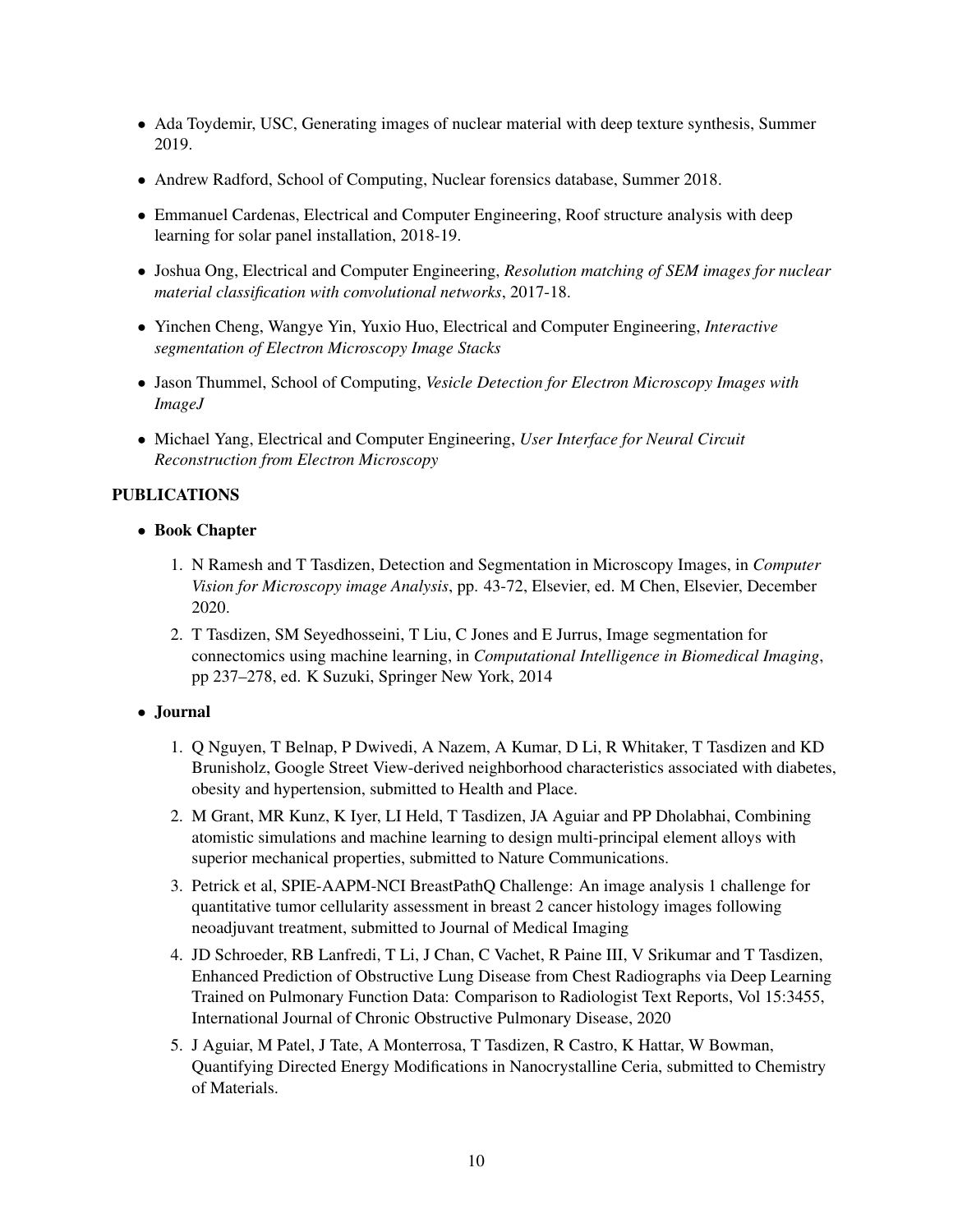- 6. V Keshavarzzadeh, M Alirezai, T Tasdizen and R Kirby, Image-Based Multiresolution Topology Optimization using Deep Disjunctive Normal Shape Model, Computer-Aided Design, vol 130, January 2021.
- 7. QC Nguyen, Y Huang, H Duan, A Kumar, JM Keralis, P Dwivedi, H-W Meng, KD Brunisholz, J Jay, M Javanmardi and T Tasdizenn, Using 164 million Google Street View images to derive built environment predictors of COVID-19 cases, International Journal of Environmental Research and Public Health 2020, 17(17), 6359; doi:10.3390/ijerph17176359
- 8. QC Nguyen, M Javanmardi, J Keralis, A Ng, S Khanna, P Dwivedi, KD Brunisholz, Y Huang and T Tasdizen, Leveraging 31 million Google Street View images to characterize built environments and examine county health outcomes, Public Health Reports, November 2020.
- 9. C Nizinski, B Fullmer, N Mecham, T Tasdizen and L McDonald IV, Effects of process history on the surface morphology of uranium ore concentrates extracted from ore, Minerals Engineering, vol 156, September 2020.
- 10. J Wei, W Yuan, J Wang, Q Ma and T Tasdizen, Unified generative adversarial networks for multimodal segmentation from unpaired 3D medical images, Medical image Analysis, vol 64, August 2020.
- 11. MM Hosseini, A Umunnakwe, M Parvania and T Tasdizen, Intelligent Damage Classification and Estimation in Power Distribution Poles Using Unmanned Aerial Vehicles and Convolutional Neural Networks, IEEE Transactions on Smart Grid, 11:4, pp 3325-3333, July 2020. DOI 10.1109/TSG.2020.2970156
- 12. L Phan , W Yu , J Keralis , K Mukhija , P Dwivedi , K Brunisholz , M Javanmardi , T Tasdizen and Q Nguyen, Google Street View Derived Built Environment Indicators and Associations with State-level Obesity, Physical Activity, and Chronic Disease Mortality in the United States, International Journal of Environmental Research and Public Health, 17:10, May 2020.
- 13. C Ly, C Vachet, I Schwerdt, E Abbott, A Brenkmann, L McDonald IV and T Tasdizen, Determining Uranium Ore Concentrates and Their Calcinatiosn Products via Image Classification of Multiple Magnifications, Journal of Nuclear Materials, March 2020. DOI: 10.1016/j.jnucmat.2020.152082
- 14. JM Keralis, M Javanmardi, S Khanna, P Dwivedi, D Huang, T Tasdizen and QC Nguyen, Health and the built environment in U.S. cities: Measuring associations using Google Street View-derived indicators of the built environment, BMC Public Health 20, 215, February 2020. DOI: 10.1186/s12889-020-8300-1
- 15. JA Aguiar, ML Gong and T Tasdizen, Crystallographic prediction from diffraction and chemistry data for higher throughput classification using machine learning, Computational Materials Science, vol 173, February 2020. https://doi.org/10.1016/j.commatsci.2019.109409
- 16. M Javanmardi, D Huang, P Dwivedi, S Khanna, K Brunisholz, R Whitaker, Q Nguyen and T Tasdizen, Analyzing Associations Between Chronic Disease Prevalence and Neighborhood Quality Through Google Street View Images, IEEE Access, vol 8, pp 6407 - 6416, December 2019 DOI 10.1109/ACCESS.2019.2960010
- 17. E Erdil, S Yildirim, T Tasdizen and M Cetin, Pseudo-marginal MCMC Sampling for Image Segmentation using Nonparametric Shape Priors, IEEE Trans Image Processing, 28:11 pp. 5702-5715, November 2019. DOI 10.1109/TIP.2019.2922071
- 18. JA Aguiar, ML Gong, D Masiel, B Reed, B Miller, and T Tasdizen, Decoding Crystallography from High Resolution Electron Imaging and Diffraction Datasets with Deep learning, Science Advances, October 2019.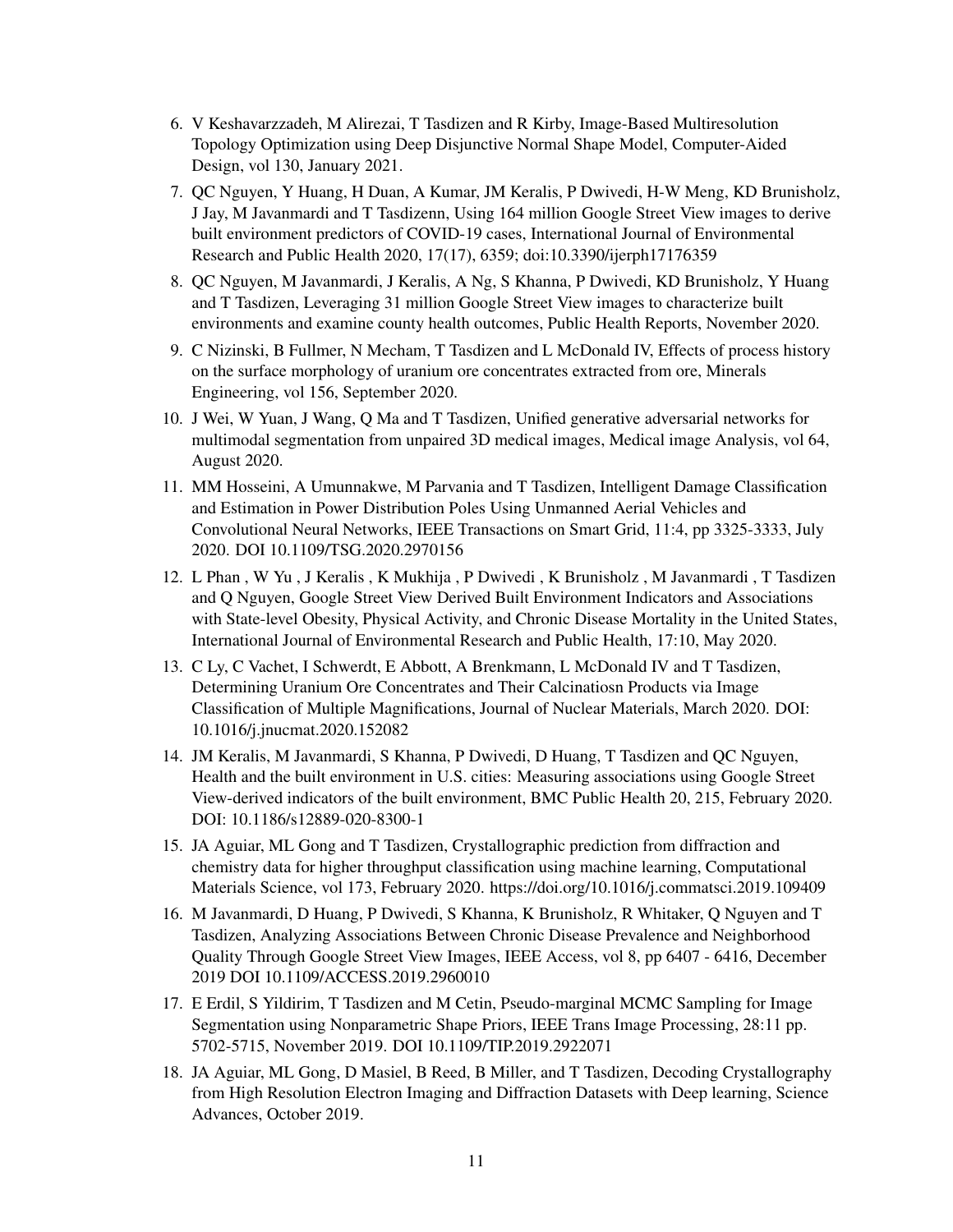- 19. N Ramesh and T Tasdizen, Cell segmentation using multi-task learning with a convolutional neural networks, IEEE Journal of Biomedical and Health Informatics, 23:4, pp. 1457–68, July 2019. DOI 10.1109/JBHI.2018.2885544
- 20. A Hanson, R Lee, C Vachet, I Schwerdt, T Tasdizen, LW McDonald, Quantifying Impurity Effects on the Surface Morphology of U3O8, Analytical Chemistry, June 2019. DOI 10.1021/acs.analchem.9b02013
- 21. J Wei, J Wang, Q Ma, S Zhe, T Tasdizen, Graph Constraint-Based Robust Latent Space Low-Rank and Sparse Subspace Clustering, Neural Computing and Applications, June 2019. 10.1007/s00521-019-04317-3
- 22. Q Nguyen, S Khanna, P Dwivedi, D Huang, Y Huang, T Tasdizen, K Brunisholz, F Li, W Gorman, TX Nguyen and C Jiang, Using Google Street View to Examine Associations between Built Environment Characteristics and U.S. Health Outcomes, Vol 14, pp 100859, Elsevier Preventive Medicine Reports, June 2019. DOI 10.1016/j.pmedr.2019.100859
- 23. ST Heffernan, N-C Ly, BJ Mowera, C Vachet, IJ Schwerdt, LW McDonald IV, T Tasdizen, Identifying Surface Morphological Characteristics to Differentiate Between Mixtures of U3O8 Synthesized from Ammonium Diuranate and Uranyl Peroxide, Radiochimica Acta, May 2019. DOI 10.1515/ract-2019-3140
- 24. EC Abbott, A Brenkmann, C Galbraith, J Ong, IJ Schwerdt, BD Albrecht, T Tasdizen and LW McDonald, Dependence of UO<sup>2</sup> Surface Morphology on Synthetic Route, Radiochimica Acta, April 2019. DOI 10.1515/ract-2018-3065
- 25. C Ly, I Schwerdt, A Olsen, R Porter, K Sentz, L McDonald and T Tasdizen, A New Approach for Quantifying Morphological Features of  $U_3O_8$  for Nuclear Forensics using A Deep Learning Model, Journal of Nuclear Materials, February 2019. DOI 10.1016/j.jnucmat.2019.01.042
- 26. IJ Schwerdt, A Brenkmann, S Martinson, BD Albrecht, S Heffernan, MR Klosterman, T Kirkham, T Tasdizen and L McDonald, Nuclear proliferomics: A new field of study to identify signatures of nuclear materials as demonstrated on alpha-UO3, Talanta, Vol 186, pp. 433-444, August 2018.
- 27. Q Nguyen, T Nguyen, W Yu, M Pham, M McCullough, H-W Meng, M Wen, F Li, K Smith, K Brunisholz, M Sajjadi and T Tasdizen, Neighborhood Looking Glass: 360 Degree Automated Characterization of the Built Environment for Neighborhood Effects Research, J Epidemiol Community Health. 2018 Mar;72(3):260-266. doi: 10.1136/jech-2017-209456.
- 28. F Mesadi, E Erdil, M Cetin and T Tasdizen, Image Segmentation Using Disjunctive Normal Appearance and Shape Priors, IEEE Trans Medical Imaging, 37:1 pp. 193-305, January 2018. DOI 0.1109/TMI.2017.2756929
- 29. E Erdil, M Ghani, L Rada, AO Argunsah, D Unay, T Tasdizen and M Cetin, Nonparametric Joint Shape and Feature Priors for Image Segmentation, IEEE Trans Image Processing, 26:11 pp. 5312 - 5323, July 2017. DOI 10.1109/TIP.2017.2728185
- 30. N Ramesh, T Liu and T Tasdizen, Cell Detection Using Extremal Regions in a Semi-Supervised Learning Framework, Journal of Healthcare Engineering, vol. 2017, Article ID 4080874, 13 pages, 2017. DOI:10.1155/2017/4080874.
- 31. F Mesadi, M Cetin and T Tasdizen, Disjunctive Normal Parametric Level Set With Application to Image Segmentation, IEEE Trans Image Processing, 26:6, pp. 2618 - 2631, March 2017.
- 32. MU Ghani, SD Kanik, AO Argunsah, A Hobbiss, I Israely, D Unay, F Mesadi, T Tasdizen and M Cetin, Dendritic Spine Classification using Shape and Appearance Features based on Two-Photon Microscopy, J Neuroscience Methods, December 2016.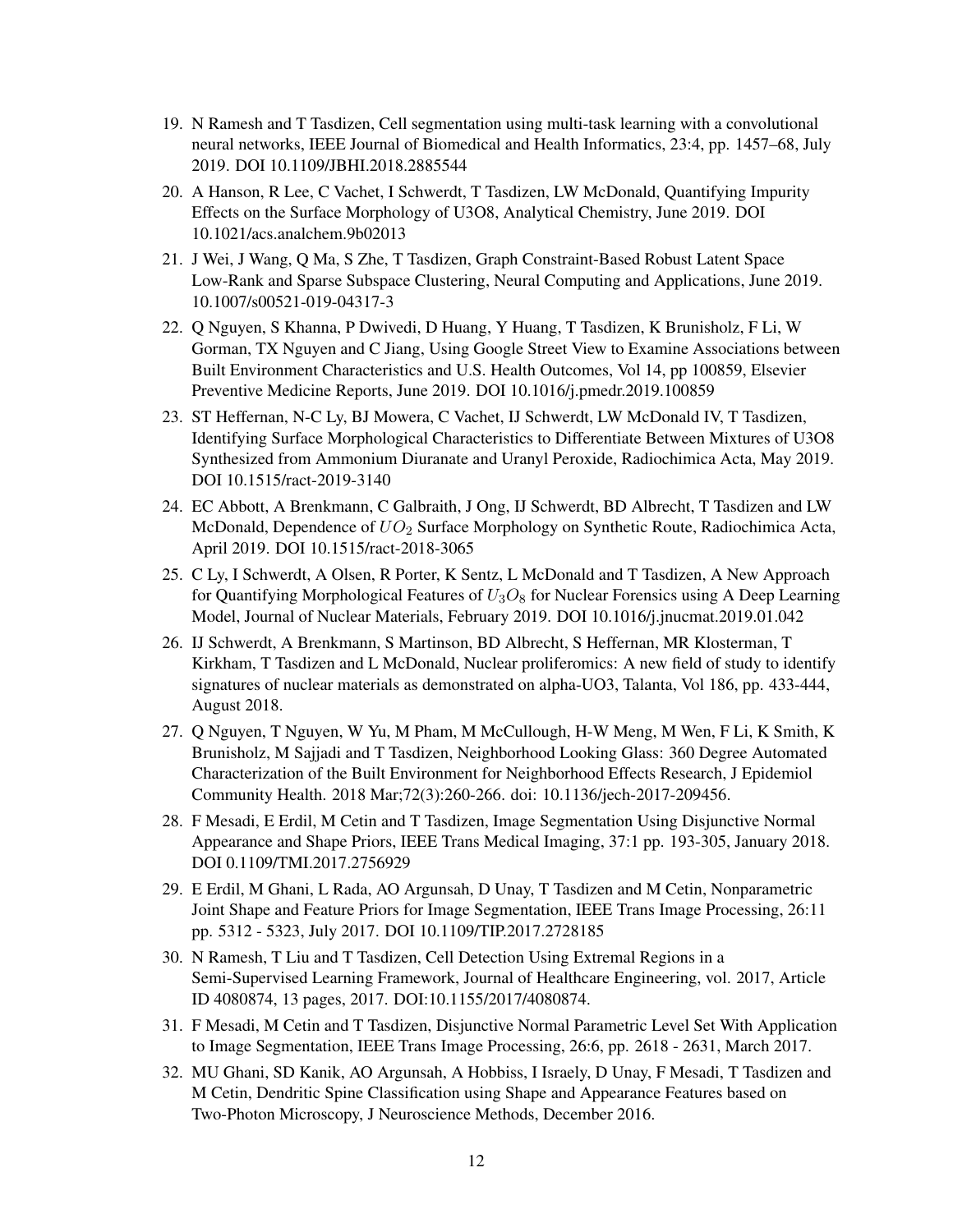- 33. M Sajjadi, SM Seyedhosseini and T Tasdizen, Disjunctive Normal Networks, 218(19):276-285, Neurocomputing, December 2016.
- 34. T Liu, SM Seyedhosseini and T Tasdizen, Image Segmentation Using Hierarchical Merge Tree, 25(10): 4596–4607, IEEE Trans Image Processing, October 2016
- 35. SK Iyer, T Tasdizen, N Burgon, E Kholmovski, N Marrouche, G Adluru and EVR DiBella, Compressed sending for rapid late gadolinium enhanced imaging of the left atrium: A preliminary study, Magnetic Resonance Imaging, 34(7): 846–854, 2016.
- 36. SK Iyer, T Tasdizen, D Likhite and EVR DiBella, Split Bregman Multicoil Accelerated Reconstruction Technique (SMART): A new framework for rapid reconstruction of cardiac perfusion MRI, Medical Physics, 43(4):1969–1981, April, 2016.
- 37. SM Seyedhosseini and T Tasdizen, Semantic Image Segmentation with Contextual Hierarchical Models, IEEE PAMI, 38(5):951–964, May 2016.
- 38. M Barjatia, T Tasdizen, B Song and KM Golden, Network Modeling of Arctic Melt Ponds, Cold Regions Science and Technology, 124:40-53, April 2016.
- 39. I Arganda-Carreras, SC Turaga, DR Berger, D Ciresan, A Giusti, LM Gambardella, J Schmidhuber, D Laptev, S Dwivedi, J Buhmann, T Liu, M Seyedhosseini, T Tasdizen, L Kamentsky, R Burget, V Uher, X Tan, C Sun, TD Pham, E Bas, MG Uzunbas, A Cardona, J Schindelin, HS Seung, Electron Microscopy Challenge: Crowdsourcing the creation of machine intelligence for connectomics, Frontiers in Neuroanatomy, 9:00142, November, 2015.
- 40. M Sajjadi, SM Seyedhosseini and T Tasdizen, Nonlinear regression with logistic product basis networks, 22:8, pp 1011–1015, IEEE Signal Processing Letters, August 2015.
- 41. C Jones, T Liu, NW Cohan, MH Ellisman and T Tasdizen, Efficient Semi-Automatic 3D Segmentation for Neuron Tracing in Electron Microscopy Images, J Neuroscience Methods, 246:13–21, May 2015.
- 42. SM Seyedhosseini, S Shushruth, T Davis, JM Ichida, PA House, B Greger, A Angelucci and T Tasdizen, Informative features of local field potential signals in primary visual cortex during natural image stimulation, J Neurophysiology 113(5):1520-32, March 2015.
- 43. SM Seyedhosseini and T Tasdizen, Disjunctive Normal Random Forests, Pattern Recognition 48:3, pp 976–983, March 2015.
- 44. AJ Perez, SM Seyedhosseini, TJ Deerinck, EA Bushong, T Tasdizen and MH Ellisman, A Workflow for the Automatic Segmentation of Organelles in Electron Microscopy Image Stacks, Frontiers in Neuroanatomy, 8:126, 2014. In e-book *Quantitative Analysis of Neuroanatomy*.
- 45. T Liu, C Jones, SM Seyedhosseini and T Tasdizen, A Modular Hierarchical Approach to 3D Electron Microscopy Image Segmentation, J Neuroscience Methods, 226, pp. 88-102, 2014.
- 46. SM Seyedhosseini, MH Ellisman and T Tasdizen, Multi-Class Multi-Scale Series Contextual Model for Image Segmentation, IEEE Trans Image Processing, 22:11 pp. 4486–4496, November 2013.
- 47. E Jurrus, S Watanabe, ARC Paiva, MH Ellisman, EM Jorgensen and T Tasdizen, Semi-Automated Neuron Boundary Detection and Nonbranching Process Segmentation in Electron Microscopy Images, Neuroinformatics. 2013 Jan;11(1):5-29
- 48. ARC Paiva and T Tasdizen, Fingerprint Image Segmentation using Data Manifold Characteristic Features, International Journal of Pattern Recognition and Artificial Intelligence, 26:4, pp 12560, 2012.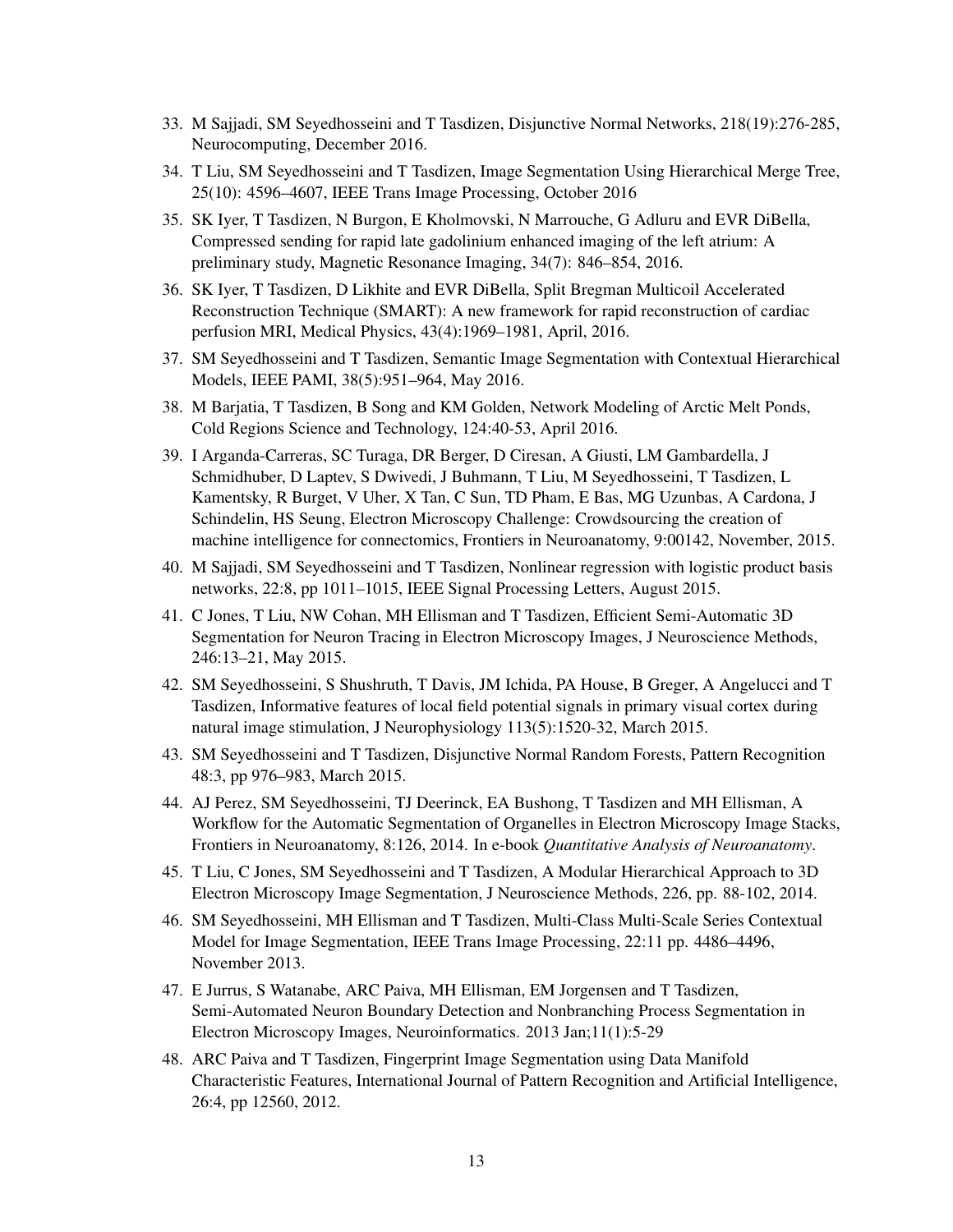- 49. L Hogrebe, ARC Paiva, E Jurrus, C Christensen, M Bridge, JR Korenberg, PR Hof, B Roysam, T Tasdizen, Serial Section Registration of Axonal Confocal Microscopy Datasets for Long Range Neural Circuit Reconstruction, Journal of Neuroscience Methods 207, pp. 200-210, June 2012.
- 50. N Ramesh, BJ Dangott, M Salama and T Tasdizen, Segmentation and Two-Step Classification of White Blood Cells in Peripheral Blood Smear, Journal of Pathology Informatics 3:13, 2012.
- 51. SK Iyer, T.Tasdizen and EVR DiBella, Edge Enhanced Spatio-Temporal Constrained Reconstruction of Undersampled Dynamic Contrast Enhanced Radial MRI, Magnetic Resonance Imaging 30, pp. 610-619, 2012
- 52. ML Berlanga, S Phan, EA Bushong, S Lamont, S Wu, O Kwon, BS Phung, M Terada, T Tasdizen, E Martone and MH Ellisman, Three-dimensional reconstruction of serial mouse brain sections using high-resolution large-scale mosaics, Frontiers in Neuroscience Methods, Vol 5, March 2011.
- 53. JR Anderson, BW Jones, CB Watt, MV Shaw, J.-H Yang, D DeMill, JS Lauritzen, Y Lin, KD Rapp, D Mastonarde, P Koshevoy, B Grimm, T Tasdizen, RT Whitaker and RE Marc, Exploring the Retinal Connectome, Molecular Vision, 17:355-379, February 2011.
- 54. JR Anderson, BC Grimm, S Mohammed, BW Jones, T Tasdizen, J Spaltenstein, P Koshevoy, RT Whitaker and RE Marc, The Viking Viewer: Scalable Multiuser Annotation and Summarization of Large Volume Datasets, Journal of Microscopy, 241(1), pp. 13-28, January 2011.
- 55. E Jurrus and ARC Paiva, S Watanabe, JR Anderson, BW Jones, RT Whitaker, EM Jorgensen, RE Marc and T Tasdizen, Detection of Neuron Membranes in Electron Microscopy Images using Auto-context, Medical Image Analysis, 14:6, pp. 770-783, December 2010
- 56. G Adluru, T Tasdizen, M Schabel and EVR DiBella, Reconstruction of 3D Dynamic Contrast Enhanced MRI using Non-Local Means, Journal of Magnetic Resonance Imaging, 32(5), pp. 1217-27, November 2010
- 57. T Tasdizen, P Koshevoy, BC Grimm, JR Anderson, BW Jones, CB Watt, RT Whitaker and RE Marc, Automatic mosaicking and volume assembly for high-throughput serial-section transmission electron microscopy, Journal of Neuroscience Methods,193(1): 132-44, October 2010
- 58. S Gerber, T Tasdizen, PT Fletcher, S Joshi, RT Whitaker and the Alzheimers Disease Neuroimaging Initiative (ADNI), Manifold modeling for brain population analysis, Medical Image Analysis, Volume 14, Issue 5, Special Issue on the 12th International Conference on Medical Image Computing and Computer Assisted Intervention (MICCAI) 2009, October 2010, Pages 643-653. Best paper of the special issue award.
- 59. C Schlimper, O Nemitz, U Dorenbeck, J Scorzin, RT Whitaker, T Tasdizen, M Rumpf and K Schaller, Restoring three-dimensional magnetic resonance angiography images with mean curvature motion, Neurological Research, vol. 32, no. 1, pp. 87-93, February 2010.
- 60. T Tasdizen, Principal Neighborhood Dictionaries for Non-local Means Image Denoising, IEEE Transactions on Image Processing, vol. 18, no. 12., pp. 2649-60, December 2009. Top third accessed paper in IEEE Xplore in November 2009.
- 61. JR Anderson, BW Jones, J-H Yang, CB Watt, P Koshevoy, J Spaltenstein, UV Kannan, RT Whitaker, D Mastronarde, T Tasdizen and RE Marc, A Computational Framework for Ultrastructural Mapping of Neural Circuitry, PLoS Biology, vol. 7, no. 3, pp. e74, March 2009.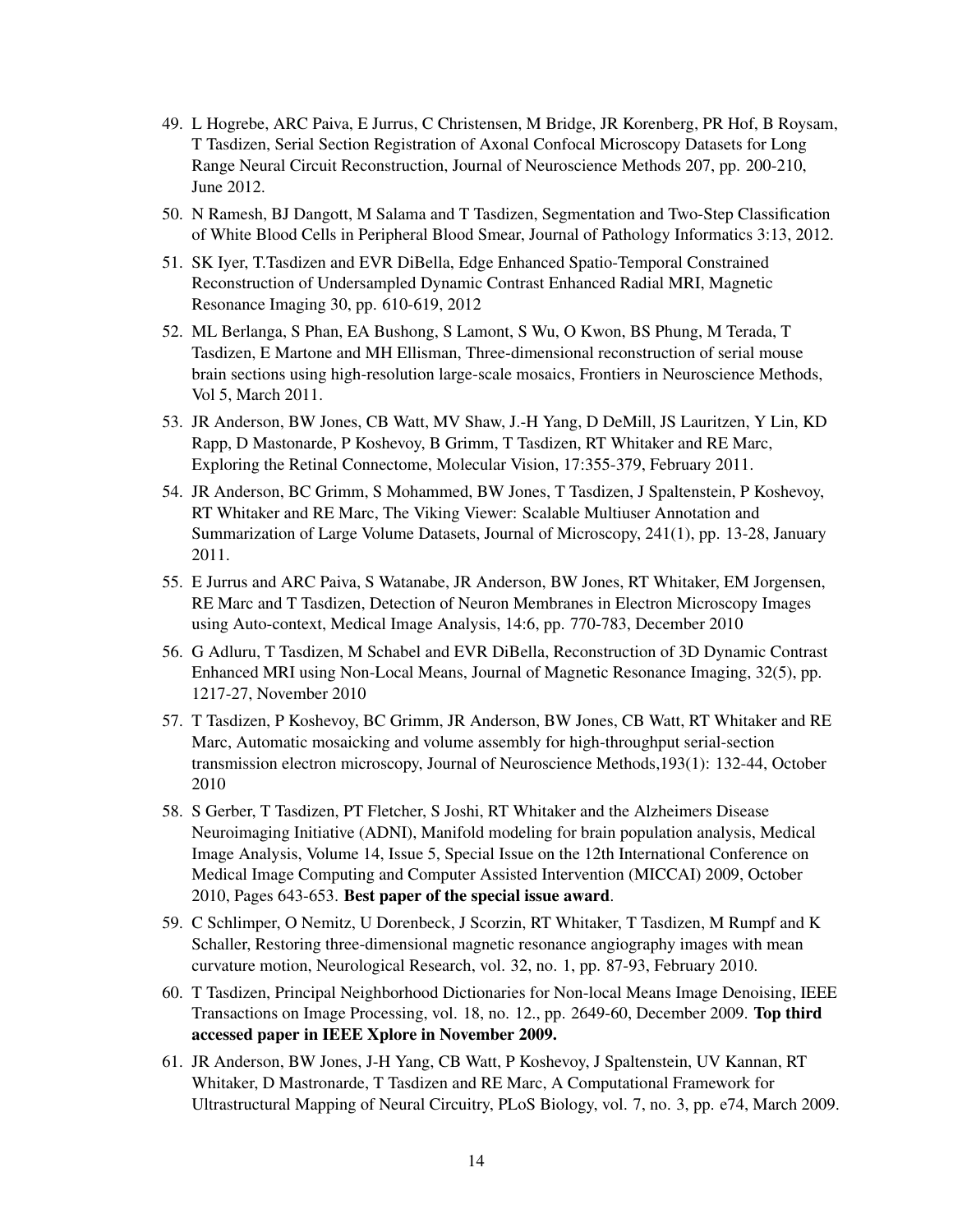- 62. JS Preston, T Tasdizen, CM Terry, AK Cheung and RM Kirby, Using the Stochastic Collocation Method for the Uncertainty Quantification of Drug Concentration due to Depot Shape Variability, IEEE Trans. Biomedical Engineering, Vol. 56, no. 3, pp. 609-619, March 2009.
- 63. E Jurrus, T Tasdizen, P Koshevoy, PT Fletcher, M Hardy, C Chien, W Denk, and RT Whitaker, Axon Tracking in Serial Block-Face Scanning Electron Microscopy, Medical Image Analysis, Volume 13, Issue 1, pp. 180-188, February 2009.
- 64. N Sadeghi, NL Foster, AY Wang, S Minoshima, AP Lieberman and T Tasdizen, Automatic Diagnostic Classification of Dementia with FDG-PET Using a Spatial-Decision Tree Approach, Alzheimer's and Dementia The Journal of the Alzheimer's Association, Vol 4:4, Suppl. 1, T28, July 2008.
- 65. NL Foster, AY Wang, T Tasdizen, PT Fletcher, JM Hoffman and RA Koeppe, Realizing the potential of positron emission tomography with F-fluorodeoxyglucose to improve the treatment of Alzheimer's disease, The Journal of the Alzheimer's Association, Vol 4:1, Suppl. 1, pp. 29–36, January 2008.
- 66. NL Foster, AY Wang, T Tasdizen, K Chen, W Jagust, RA Koeppe, E Reiman, MW Weiner and S Minoshima, Cerebral Hypometabolism Suggesting Frototemporal Dementia in an Alzheimer's Disease Clinical Trial, Neurology, 70:11, A103, 2008.
- 67. G Adluru, SP Awate, T Tasdizen, RT Whitaker and EVR DiBella, Temporally Constrained Reconstruction of Dynamic Cardiac Perfusion MRI, Magnetic Resonance in Medicine, 57, pp. 1027-1036, June 2007.
- 68. O Nemitz, T Tasdizen, M Rumpf and RT Whitaker, Anisotropic Curvature Motion for Structure Enhancing Smoothing of 3D MR Angiography Data, Journal of Mathematical Imaging and Vision, 7:3, pp 217-229, April 2007.
- 69. SP Awate, T Tasdizen, NL Foster and RT Whitaker, Adaptive Markov modeling for mutual-information-based, unsupervised MRI brain-tissue classification, Medical Image Analysis, 10:5, pp. 726-739, October 2006. *8th most cited paper in Medical Image Analysis 2006-9*.
- 70. T Tasdizen and RT Whitaker, Higher-order nonlinear priors for surface reconstruction, IEEE Transactions on Pattern Analysis and Machine Intelligence, 26:7, pp. 878–891, July 2004.
- 71. T Tasdizen, RT Whitaker, P Burchard and S Osher, Geometric Surface Processing via Normal Maps, ACM Transactions on Graphics, 22:4, pp. 1012-1033, October 2003.
- 72. T Tasdizen, J.-P Tarel and DB Cooper, Improving the Stability of Algebraic Curves for Applications, IEEE Transactions on Image Processing, 9:3, pp. 405–416, March 2000.
- 73. T Tasdizen, L Akarun and C Ersoy, Color Quantization with Genetic Algorithms, Signal Processing: Image Communication, Elsevier, Vol. 12, pp. 49–57, March 1998.

#### • Conference

- 1. RB Lanfredi, JD Schroeder, C Vachet and T Tasdizen, Interpretation of Disease Evidence for Medical Images Using Adversarial Deformation Fields, MICCAI 2020.
- 2. Z Wu, J Wei, W Yuan, J Wang and T Tasdizen, Inter-slice image augmentation based on frame interpolation for boosting medical image segmentation accuracy, ECAI 2020.
- 3. W Yuan, J Wei, J Wang, Q Ma, T Tasdizen, Unified Attentional Generative Adversarial Network for Brain Tumor Segmentation with Multimodal Unpaired Medical Image, MICCAI 2019.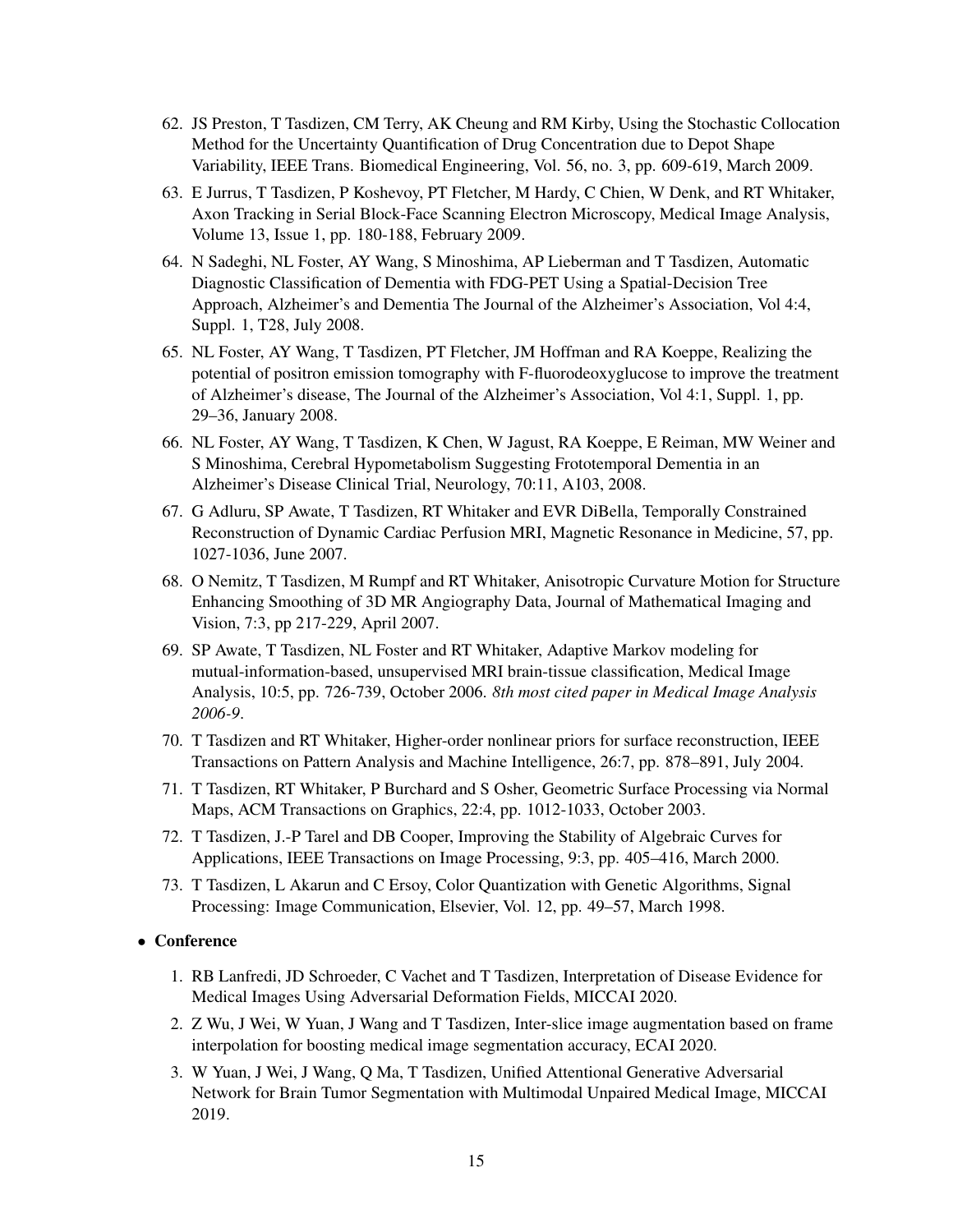- 4. RB Lanfredi, JD Schroeder, C Vachet and T Tasdizen, Adversarial regression training for visualizing the progression of chronic obstructive pulmonary disease with chest x-rays, MICCAI 2019.
- 5. E Erdil, AO Argunsah, T Tasdizen, D Unay and M Cetin, Combining Nonparametric Spatial Context Priors With Nonparametric Shape Priors For Dendritic Spine Segmentation In 2-Photon Microscopy Images, ISBI 2019
- 6. ML Gong, SJ Yoon, RR Unocic, H Ishii, JP Bradley, BD Miller, D Masiel, B Reed, T Tasdizen, JA Aguiar, Pioneering the use of Neural Network Architectures and Feature Engineering for Real-Time Augmented Microscopy and Analysis, Microscopy and Microanalysis, vol 24:S1, pp. 514-515, 2018
- 7. M Javanmardi, RB Lanfredi, M Cetin and T Tasdizen, Image Segmentation by Deep Learning of Disjunctive Normal Shape Model Shape Representation, CVPR 4th International Workshop on Differential Geometry in Computer Vision and Machine Learning, 2018.
- 8. N Ramesh and T Tasdizen, Semi-Supervised Learning For Cell Tracking In Microscopy Images, ISBI 2018.
- 9. M Javanmardi and T Tasdizen, Domain Adaptation for Biomedical Image Segmentation using Adversarial Training, ISBI 2018.
- 10. T Tasdizen, M Sajjadi, M Javanmardi and Nisha Ramesh, Improving the robustness of convolutional networks to appearance variability in biomedical images, ISBI 2018.
- 11. D Ayyagari, N Ramesh, D Yatsenko, T Tasdizen, and C Atria, Image reconstruction using priors from deep learning, SPIE Medical Imaging 2018.
- 12. E Erdil, S Yildirim, T Tasdizen and M Cetin, Image Segmentation with Pseudo-marginal MCMC Sampling and Nonparametric Shape Priors, AABI 2017.
- 13. E Erdil, F Mesadi, T Tasdizen and M Cetin, Disjunctive Normal Shape Boltzmann Machine, ICASSP 2017.
- 14. M Sajjadi, M Javanmardi and T Tasdizen, Regularization With Stochastic Transformations and Perturbations for Deep Semi-Supervised Learning, NIPS 2016.
- 15. MU Ghani, E Erdil, SD Kanik, AO Argunsah, A Hobbiss, I Israely, D Unay, T Tasdizen and M Cetin, Dendritic Spine Shape Analysis: A Clustering Perspective, ECCV BioImage Computing Workshop, 2016.
- 16. T Liu, M Zhang, M Javanmardi , N Ramesh and T Tasdizen, SSHMT: Semi-supervised Hierarchical Merge Tree for Electron Microscopy Image Segmentation, ECCV 2016.
- 17. M Sajjadi, M Javanmardi and T Tasdizen, Mutual exclusivity loss for semi-supervised deep learning, ICIP 2016.
- 18. F Mesadi, M Cetin and T Tasdizen, Disjunctive Normal Level Set: An Efficient Parametric Implicit Method, ICIP 2016.
- 19. M Elwardy, T Tasdizen and M Cetin, Disjunctive Normal Unsupervised LDA for P300-based Brain-Computer Interfaces, MLUB 2016.
- 20. E Erdil, S Yildirim, M Cetin and T Tasdizen, MCMC Shape Sampling for Image Segmentation with Nonparametric Shape Priors, CVPR 2016.
- 21. E Erdil, L Rada, AO Argunsah, D Unay, T Tasdizen and M Cetin, Joint Nonparametric Shape And Feature Density Estimation For Segmentation Of Dendritic Spines, ISBI 2016.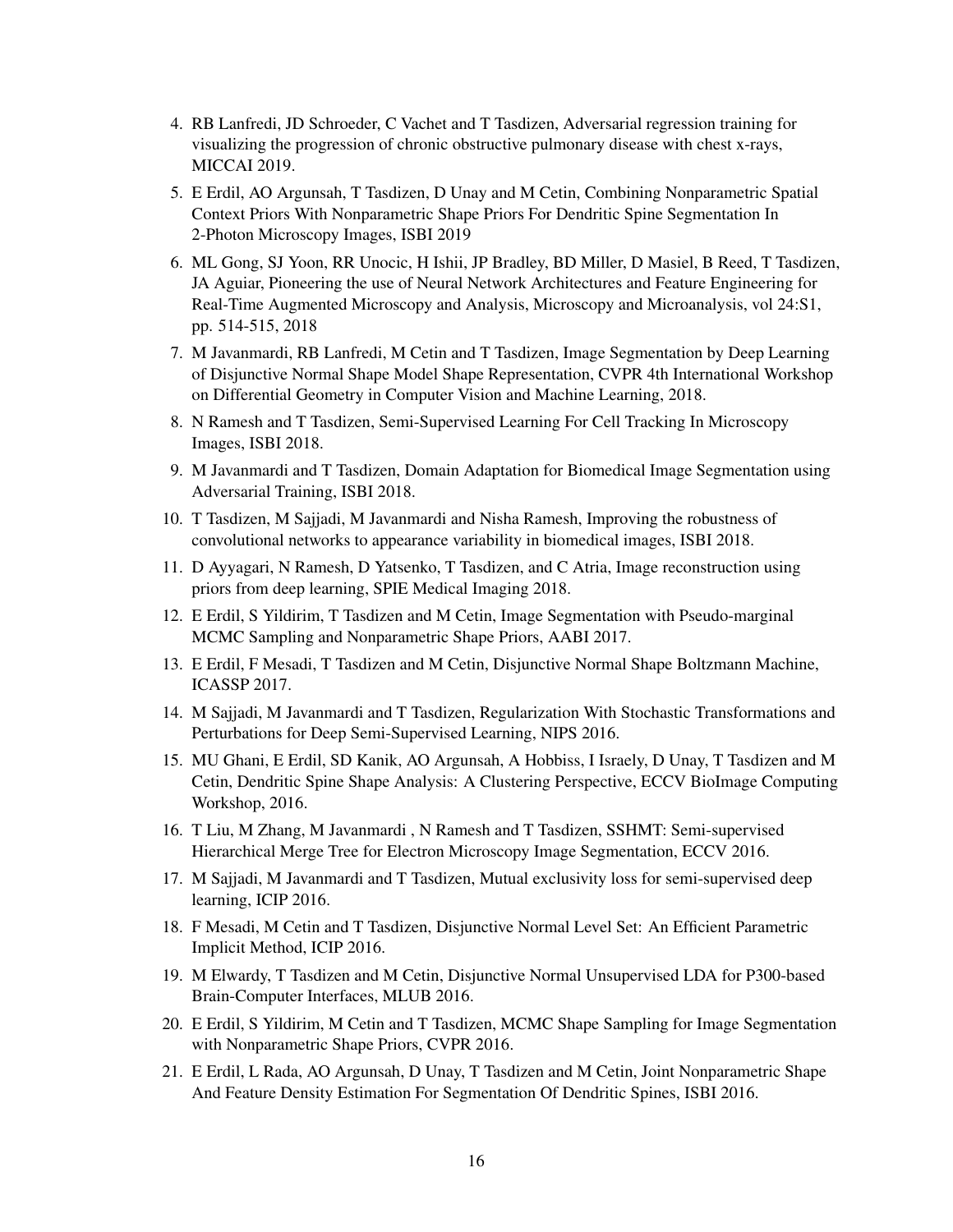- 22. MU Ghani, AO Argunsah, I Israely, D Unay, T Tasdizen and M Cetin, On Comparison Of Manifold Learning Techniques For Dendritic Spine Classification, ISBI 2016.
- 23. MU Ghani, F Mesadi, SD Kanik, AO Argunsah, I Israely, D Unay, T Tasdizen and M Cetin, Dendritic Spine Shape Analysis Using Disjunctive Normal Shape Models, ISBI 2016.
- 24. F Mesadi, M Cetin and T Tasdizen, Disjunctive Normal Shape and Appearance Priors with Applications to Image Segmentation, MICCAI 2015.
- 25. I Yilmaz, SD Kanik, T Tasdizen and M Cetin, Semi-supervised Adaptation of Motor Imagery Based BCI Systems, SIU 2015.
- 26. MU Ghani, SD Kanik, AO Argunsah, T Tasdizen, D Unay and M Cetin, Dendritic Spine Shape Classification from Two-Photon Microscopy Images, SIU 2015.
- 27. E Erdil, AO Argunsah, T Tasdizen, D Unay and M Cetin, A Joint Classification And Segmentation Approach For Dendritic Spine Segmentation In 2-Photon Microscopy Images, ISBI 2015.
- 28. N Ramesh, F Mesadi, M Cetin and T Tasdizen, Disjunctive Normal Shape Model, ISBI 2015.
- 29. N Ramesh and T Tasdizen, Cell Tracking Using Particle Filters With Implicit Convex Shape Model In 4D Confocal Microscopy Images, ICIP 2014.
- 30. SM Seyedhosseini, M Sajjadi and T Tasdizen, Image Segmentation with Cascaded Hierarchical Models and Logistic Disjunctive Normal Networks, ICCV 2013.
- 31. T Liu, SM Seyedhosseini, MH Ellisman and T Tasdizen, Watershed Merge Forest Classification For Electron Microscopy Image Stack Segmentation, ICIP 2013.
- 32. N Ramesh and T Tasdizen, Three-Dimensional Alignment Of Confocal Microscopy Stacks, ICIP 2013.
- 33. SM Seyedhosseini, RJ Giuly, MH Ellisman and T Tasdizen, Segmentation of Mitochondria In Electron Microscopy Images Using Algebraic Curves, ISBI 2013.
- 34. C Jones, SM Seyedhosseini, MH Ellisman and T Tasdizen, Neuron Segmentation In Em Images Using Partial Differential Equations, ISBI 2013.
- 35. C Jones, T Liu, MH Ellisman and T Tasdizen, Semi-Automatic Neuron Segmentation In Em Images Via Sparse Labeling, ISBI 2013.
- 36. T Liu, S. M. Seyedhosseini, E Jurrus, MH Ellisman and T Tasdizen, Watershed Merge Tree Classification for Electron Microscopy Image Segmentation, ICPR 2012.
- 37. N Ramesh, ME Salama and T Tasdizen, Segmentation of Haematopoeitic Cells in Bone Marrow Using Circle Detection and Splitting Techniques, ISBI 2012.
- 38. E Jurrus, S Watanabe, R Guily, ARC Paiva, M Ellisman, E Jorgensen, T Tasdizen, Semi-automated Neuron Boundary Detection and Slice Traversal Algorithm for Segmentation of Neurons from Electron Microscopy Images, Microscopic Image Analysis with Applications in Biology (MIAAB) Workshop, Chicago, August 1, 2011.
- 39. SM Seyedhosseini, R Kumar, E Jurrus, R Guily, M Ellisman, H Pfister and T Tasdizen, Detection of Neuron Membranes in Electron Microscopy Images using Multi-scale Context and Radon-like Features, Int. Conf. on Medical Image Computing and Computer Assisted Intervention (MICCAI) 2011.
- 40. SM Seyedhosseini, ARC Paiva and T Tasdizen, Fast AdaBoost Training using Weighted Novelty Selection, International Joint Conference on Neural Networks 2011.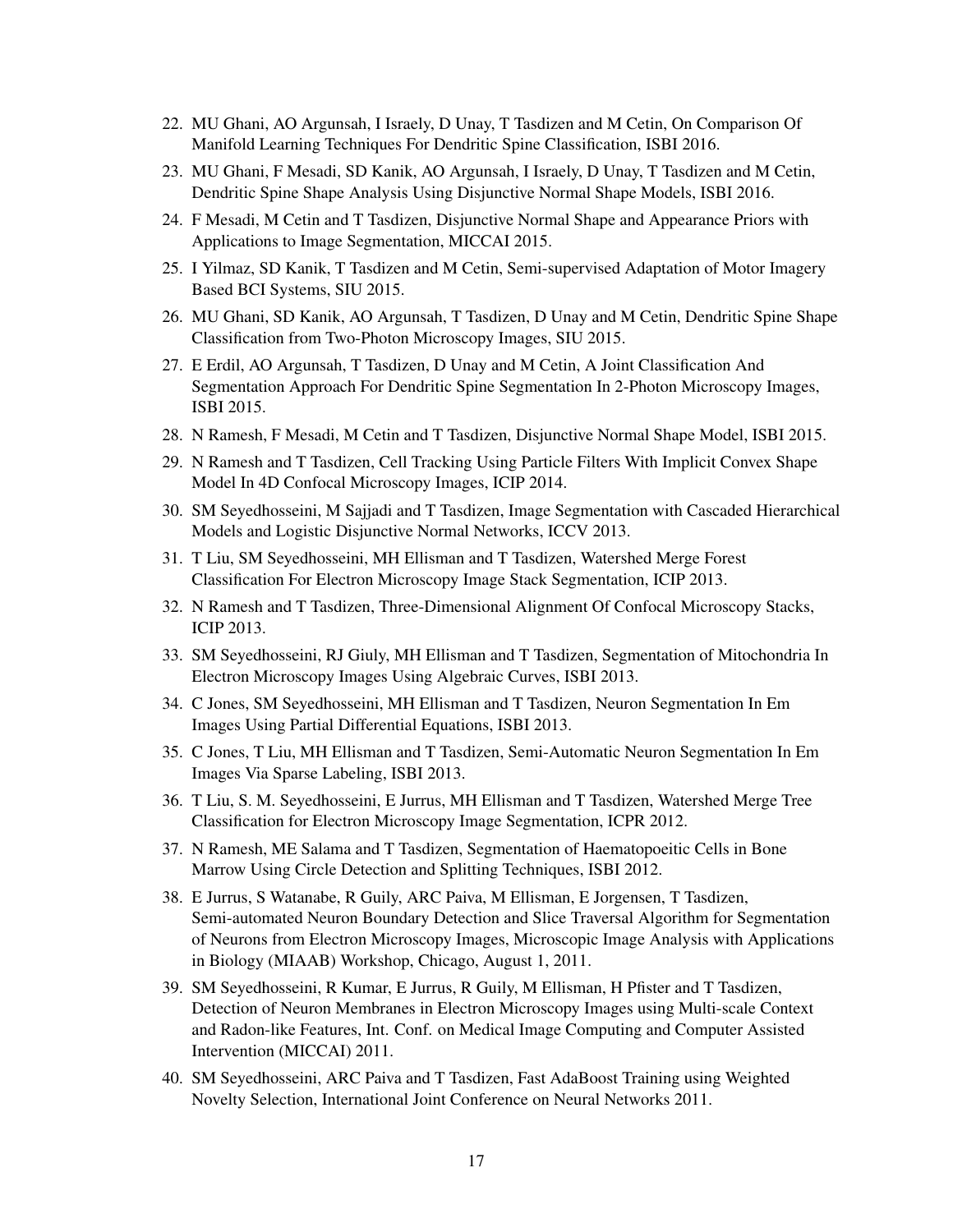- 41. Z Leng, J Korenberg, B Roysam and T Tasdizen, A Rapid 2-D Centerline Extraction Method Based On Tensor Voting, IEEE International Symposium on Biomedical Imaging (ISBI): From Nano to Macro, 2011.
- 42. L Hogrebe, ARC Paiva, E Jurrus, C Christensen, M Bridge, J Korenberg and T Tasdizen, Trace Driven Registration Of Neuron Confocal Microscopy Stacks, IEEE International Symposium on Biomedical Imaging (ISBI): From Nano to Macro, 2011.
- 43. ARC Paiva and T Tasdizen, Detection of Salient Image Points using Manifold Structure, Int. Conf. on Pattern Recognition 2010.
- 44. ARC Paiva, E Jurrus and T Tasdizen, Using Sequential Context for Image Analysis, Int. Conf. on Pattern Recognition 2010.
- 45. G Adluru, T Tasdizen, RT Whitaker and E DiBella, Improving Undersampled MRI Reconstruction Using Non-Local Means, Int. Conf. on Pattern Recognition 2010.
- 46. SM Seyedhosseini, ARC Paiva and T Tasdizen, Image Parsing with a Three-State Series Neural Network Classifier, Int. Conf. on Pattern Recognition 2010.
- 47. SK Iyer, EVR DiBella, T Tasdizen, Edge enhanced spatio-temporal constrained reconstruction of undersampled dynamic contrast enhanced radial MRI, IEEE International Symposium on Biomedical Imaging (ISBI): From Nano to Macro, 2010.
- 48. ARC Paiva and T Tasdizen, Fast semi-supervised image segmentation by novelty selection, ICASSP 2010.
- 49. E Jurrus, ARC Paiva, S Watanabe, RT Whitaker, EM Jorgensen and T Tasdizen, Serial Neural Network Classifier for Membrane Detection using a Filter Bank, Int. Workshop on Microscopic Image Analysis with Applications in Biology, 2009.
- 50. S Gerber, T Tasdizen and RT Whitaker, Dimensionality Reduction and Principal Surfaces via Kernel Map Manifolds, Int. Conf. on Computer Vision (ICCV), 2009.
- 51. S Gerber, T Tasdizen, S Joshi and RT Whitaker, On the Manifold Structure of the Space of Brain Images, Int. Conf. on Medical Image Computing and Computer Assisted Intervention (MICCAI), 2009.
- 52. KU Venkataraju, ARC Paiva, E Jurrus. T Tasdizen, Automatic Markup of Neural Cell Membranes using Boosted Decision Stumps, IEEE International Symposium on Biomedical Imaging (ISBI): From Nano to Macro, 2009
- 53. JR Anderson, BW Jones, JH Yang, M Shaw, CB Watt, P Koshevoy, J Spaltenstein, E Jurrus, KU Venkataraju, RT Whitaker, D Mastronarde, T Tasdizen, and RE Marc, Ultrastructural mapping of neural circuitry: A computational framework, IEEE International Symposium on Biomedical Imaging (ISBI): From Nano to Macro, 2009
- 54. T Tasdizen, E Jurrus and RT Whitaker, Non-uniform Illumination Correction in Transmission Electron Microscopy, MICCAI Workshop on Microscopic Image Analysis with Applications in Biology, 2008.
- 55. T Tasdizen, Principal components for non-local means image denoising, International Conference on Image Processing (ICIP), 2008.
- 56. N Sadeghi, NL Foster, AY Wang, S Minoshima, AP Lieberman and T Tasdizen, Automatic Classification of Alzheimer's Disease vs. Frontotemporal Dementia: A Spatial Decision Tree Approach with FDG-PET, IEEE International Symposium on Biomedical Imaging (ISBI): From Nano to Macro, pp. 408-411, 2008.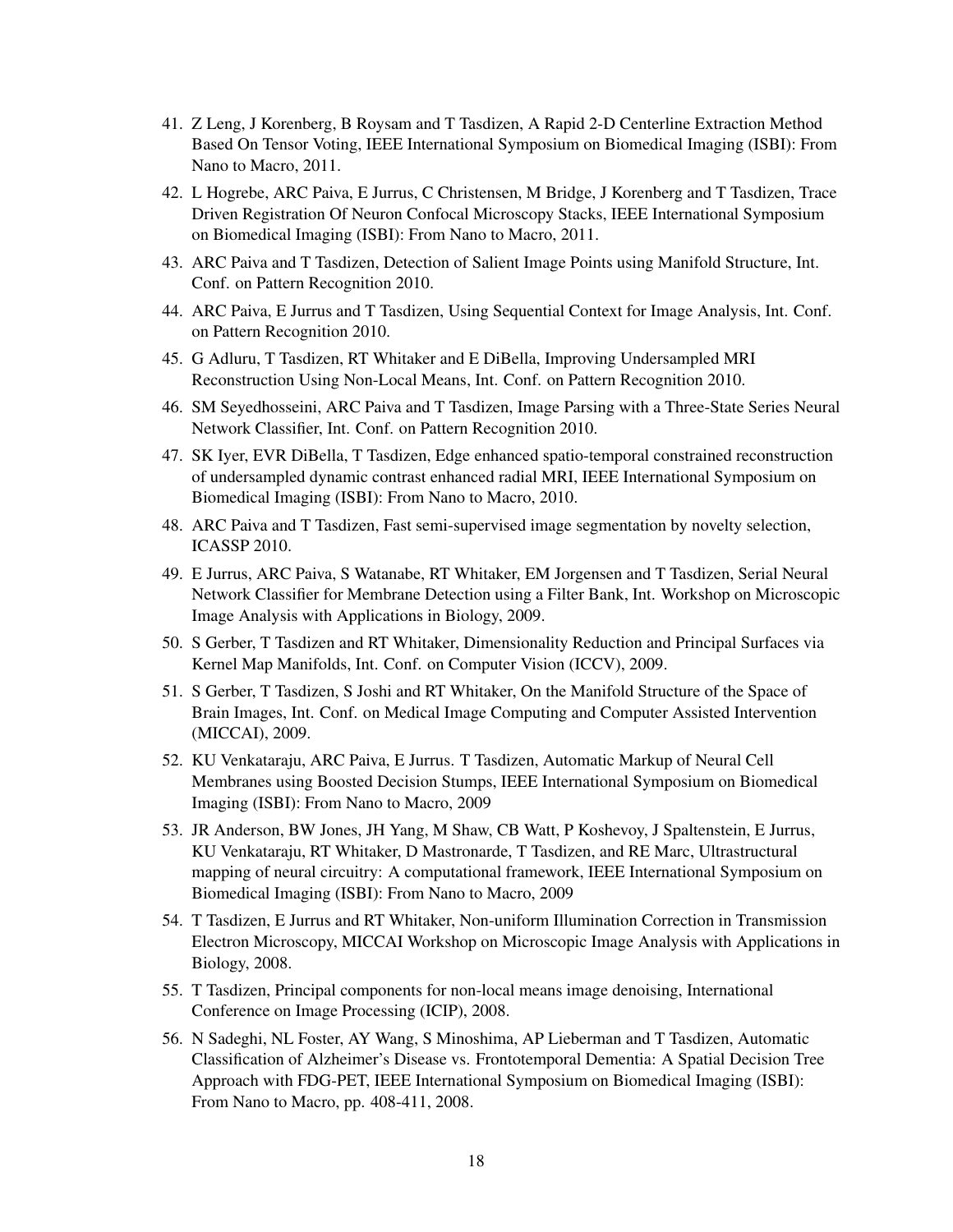- 57. E Jurrus, RT Whitaker, BW Jones, RE Marc and T Tasdizen, An Optimal-Path Approach for Neural Circuit Reconstruction, IEEE International Symposium on Biomedical Imaging (ISBI): From Nano to Macro, pp. 1609-1612, 2008.
- 58. S Gerber, T Tasdizen and RT Whitaker, Robust Non-linear Dimensionality Reduction using Successive 1-Dimensional Laplacian Eigenmaps, Int. Conf. on Machine Learning (ICML), pp. 281-288, 2007.
- 59. T Tasdizen, P Koshevoy, BW Jones, RT Whitaker and RE Marc, Assembly of Large Three-Dimensional Volumes from Serial-Section Transmission Electron Microscopy, MICCAI Workshop on Microscopic Image Analysis with Applications in Biology, pp. 10-17, 2006.
- 60. E Jurrus, T Tasdizen, P Koshevoy, M Hardy, C.-B Chien, RT Whitaker and W Denk, Axon Tracking in Serial Block-Free Scanning Electron Microscopy, MICCAI Workshop on Microscopic Image Analysis with Applications in Biology, pp. 114-119, 2006.
- 61. SP Awate, EVR DiBella, T Tasdizen and RT Whitaker, Model-Based Image Reconstruction for Dynamic Cardiac Perfusion MRI from Sparse Data, IEEE Engineering in Medicine and Biology Conference, pp. 936-941, 2006.
- 62. SP Awate, T Tasdizen an RT Whitaker, Unsupervised Texture Segmentation with Nonparametric Neighborhood Statistics, European Conference on Computer Vision (ECCV), 2006.
- 63. JM Kniss, R Van Uitert, A Stephens, G Li, T Tasdizen and C Hansen, Statistically Quantitative Volume Visualization, IEEE Visualization, 2005.
- 64. T Tasdizen, SP Awate, RT Whitaker and NL Foster, MRI Tissue Classification with Neighborhood Statistics: A Nonparametric, Entropy-Minimizing Approach, 8th International Conference on Medical Image Computing and Computer Assisted Intervention (MICCAI), Lecture Notes in Computer Science LNCS 3749, Vol. 2 pp. 517–525, 2005.
- 65. T Tasdizen, RT Whitaker, RE Marc and BW Jones, Enhancement of Cell Boundaries in Transmission Microscopy Images, Int. Conf. on Image Processing (ICIP), Vol. 2, pp. 129–132, 2005.
- 66. L Grady and T Tasdizen, A Geometric Multigrid Approach to Solving the 2D Inhomogeneous Laplace Equation with Internal Dirichlet Boundary Conditions, International Conference on Image Processing (ICIP), Vol. 2, pp. 642–645, 2005.
- 67. T Tasdizen and RT Whitaker, Anisotropic diffusion of surface normals for feature preserving surface reconstruction, 4th Int. Conf. on 3-D Digital Imaging and Modeling, pp. 353–360, 2003.
- 68. T Tasdizen and RT Whitaker, Cramer-Rao Bounds for Nonparametric Surface Reconstruction from Range Data, 4th Int. Conf. on 3-D Digital Imaging and Modeling, pp. 70–77, 2003.
- 69. T Tasdizen and RT Whitaker, Feature preserving variational smoothing of terrain data, 2nd Int. IEEE Workshop on Variational, Geometric and Level Set Methods in Computer Vision, 2003.
- 70. G Kindlmann, RT Whitaker, T Tasdizen, and T Moller, Curvature-Based Transfer Functions for Direct Volume Rendering: Methods and Applications, IEEE Visualization, pp. 513–520, 2003.
- 71. S Premoze, T Tasdizen, J Bigler, A Lefohn and RT Whitaker, Particle-Based Simulation of Fluids, Eurographics, pp. 401–410, 2003.
- 72. M Barzohar, L Preminger, T Tasdizen and DB Cooper, Robust Method for Completely Automatic Aerial Detection of Occluded Roads with New Initialization, Proceedings of SPIE – Volume 4820, Infrared Technology and Applications XXVIII, Bjorn Andresen, Gabor F. Fulop, Marija Strojnik, Editors, pp. 688-698, 2003.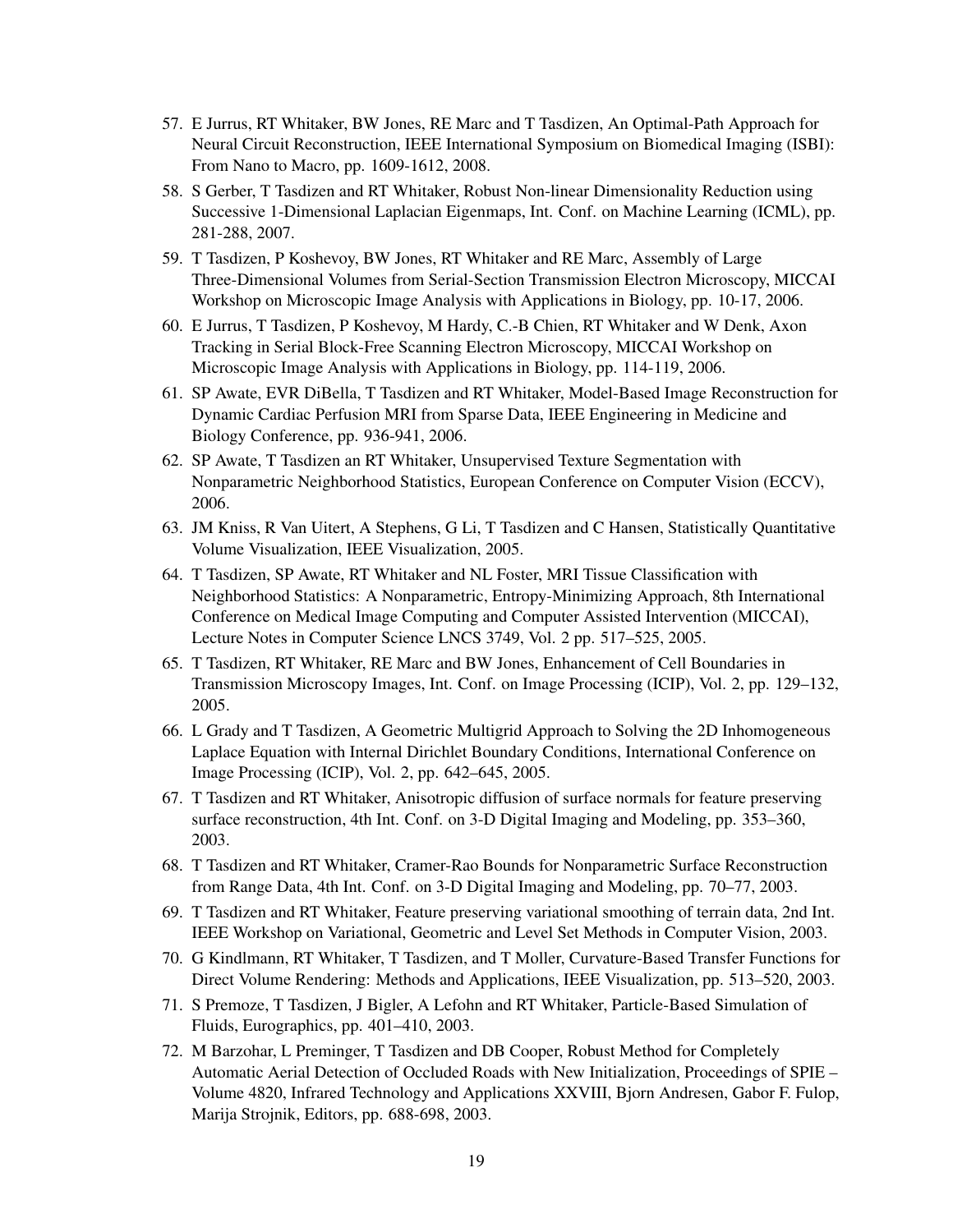- 73. T Tasdizen, RT Whitaker, P Burchard and S Osher, Geometric Surface Smoothing via Anisotropic Diffusion of Normals, IEEE Visualization, pp. 125–132, 2002.
- 74. T Tasdizen and DB Cooper, Boundary Estimation from Intensity/Color Images with Algebraic Curve Models, 15th IEEE Computer Society International Conference on Pattern Recognition (ICPR), Vol 1, pp. 225–228, 2000. Best Student Paper Award Honorable Mention.
- 75. T Tasdizen, J.-P Tarel and DB Cooper, Algebraic Curves that Work Better, IEEE Computer Society Conf. on Computer Vision and Pattern Recognition (CVPR), Vol 2, pp. 35–41, 1999.
- 76. Z Lei, T Tasdizen and DB Cooper, PIMs and Invariant Parts for Shape Recognition, in Proceedings of 6th IEEE Computer Society Int. Conf. on Computer Vision (ICCV), 1997.
- 77. L Akarun, T Tasdizen and C Ersoy, Genetik Algoritmalarla Renk Nicemlemesi, SIU'97 Bildiriler kitabi, 1997.

#### • Abstracts and Other Publications

- 1. J. Tate, J. Aguiar, M.L. Gong, T. Tasdizen, Identifying Crystal Structure from Open and Accessible Materials, 2020 TechConnect World Innovation Conference
- 2. Schroeder et al, Early identification of risk for lung cancer: Deep learning to predict COPD from chest radiographs using pulmonary function test annotation, Early Detection of Cancer Conference, September 24-26, 2019 Stanford University
- 3. J Chan, RB Lanfredi, T Tasdizen, V Srikumar and J Schroeder, Using Deep Learning to Predict Severity of Restrictive Pulmonary Function From Chest Radiographs of Patients With Interstitial Lung Disease, ARRS 2019 Annual Meeting and Scientific Program. ARRS Magna Cum Laude award for the ?best in subspecialty? oral presentation.
- 4. PP Dholabhai, Y Zhang, T Tasdizen, M Grant, K Iyer, and JA Aguiar, Multi-scale Framework for Predicting Mechanical Properties in High Entropy Alloys, World Congress on High Entropy Alloys.
- 5. ML Gong, BD Miller, RR Unocic, K Hattar, B Reed, D Masiel , T Tasdizen and JA Aguiar, Merging Deep Learning, Chemistry, and Diffraction for High-Throughput Material Structure Prediction, Microscopy & Microanalysis 2019
- 6. JA Aguiar, A Monterrosa, B Reed , D Masiel, S Kwon, ML Gong, T Tasdizen, B Coryell, K Jungjohann,K Hattar, E Luther, and HT Hartman, In-situ Ion Irradiation and Recrystallization in Highly Structured Materials, Microscopy & Microanalysis 2019
- 7. JA Aguiar, M Gong, T Tasdizen, R Unocic, J Bradley, D Masiel, B Reed, BD Miller, and KL Jungjohann, Realizing Real-Time Augmented Microscopy and Analysis on the Latest Advanced Scanning Transmission Electron Microscopes, 19th International Microscopy Congress (IMC19), 2018.
- 8. JA Aguiar, M Gong and T Tasdizen, Pioneering the use of Neural Network Architectures and Feature Engineering for Real-Time Augmented Microscopy and Analysis, Nature Conference: Frontiers in Electron Microscopy for the Physical and Life Sciences 2018
- 9. M. Gong, T. Tasdizen, and JA Aguiar, Deep Learning and Electron Microscopy Study, Microscopy & Microanalysis 2018
- 10. Q Nguyen, M Sajjadi, M McCullough, W Yu, HW Meng, D Li, M Pham, F Li, M Javanmardi and Tolga Tasdizen, Neighborhood Looking Glass: 360 Degree Automated Characterization of the Built Environment for Neighborhood Effects Research, American Public Health Association (APHA) annual meeting 2017.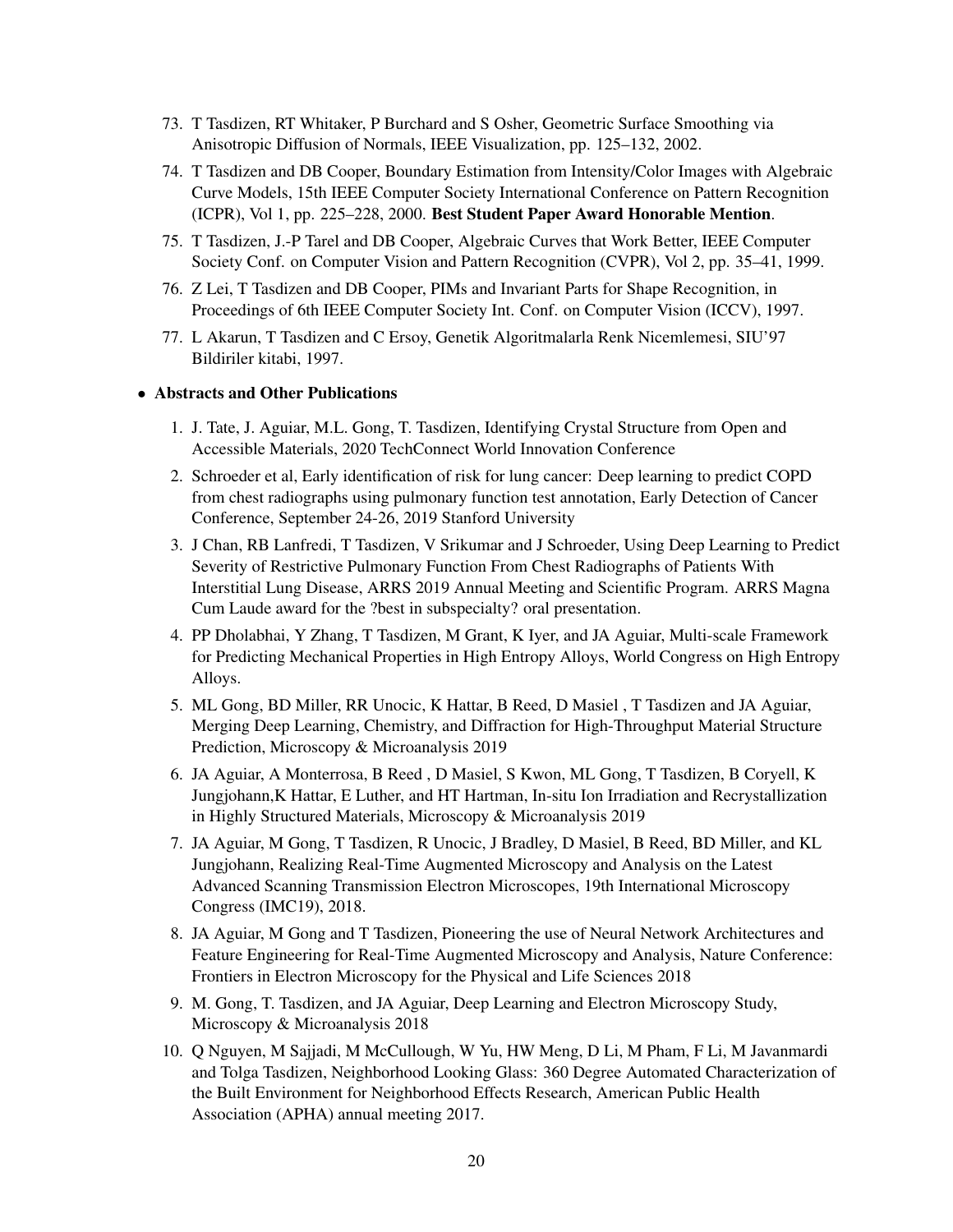- 11. AJ Perez, C Churas, W Wong, M Chiu, K-Y Kim, EA Bushong, TJ Deerinck, S Panda, T Tasdizen, MH Ellisman, Automating the analysis of large-scale electron microscopy image stacks using scalable workflows and high performance computing, SfN 2015.
- 12. SK Iyer, T Tasdizen, G Adluru and E DiBella, Fast Multicoil Total Variation Reconstruction of Cardiac Perfusion Images, ISMRM 2015
- 13. AJ Perez, M Seyedhosseini, C Churas, K-Y Kim, M Hatori, EA Bushong, TJ Deerinck, H Le, S Panda, T Tasdizen, MH Ellisman, Workflows for the automatic segmentation and characterization of organelle morphology and distribution in electron microscopy image stacks, SfN 2014.
- 14. AJ Perez, SM Seyedhosseini, T Tasdizen and MH Ellisman, Automated workflows for the morphological characterization of organelles in electron microscopy image stacks, Experimental Biology, 2014.
- 15. SK Iyer, T Tasdizen, N Burgon, G Adluru and E Dibella, Fast Reconstruction of 3D LGE Images of the Left Atrium in a Compressed Sensing Framework using Split Bregman, ISMRM 2013.
- 16. SK Iyer, T Tasdizen, D Likhite and E DiBella, Rapid TV-based reconstruction techniques for cardiac perfusion imaging, ISMRM, 2013.
- 17. T Tasdizen, T Liu, SM Seyedhosseini, E Jurrus and M Ellisman, Neuron Segmentation in Electron Microscopy Images, MASFOR 2012.
- 18. SK Iyer, T Tasdizen, G Adluru and E DiBella, A Block Reordering Technique in a Compressed Sensing Framework, ISMRM 2012.
- 19. T Liu, S. M. Seyedhosseini, E Jurrus and T Tasdizen, Neuron Segmentation in EM Images using Series of Classifiers and Watershed Tree, ISBI EM Segmentation Challenge Workshop, 2012.
- 20. SM Seyedhosseini, S Shushruth, T Davis, B Greger, A Angelucci and T Tasdizen, Identification of Novel Natural Images from LFP Signals in V1 Predicted by a Gabor Wavelet Pyramid Model, SfN 2011.
- 21. S Shushruth, T Davis, T Tasdizen, JM Ichida, P House, B Greger, A Angelucci, LFP Signals Evoked by Natural Image Stimulation of the Far-Surround of V1 Neurons Carry Contrast-independent image-specific information, SfN 2011.
- 22. S Shushruth, T Tasdizen, JM Ichida, A Angelucci, Surround signals in V1 evoked by natural images carry image specific information, Grand Challenges in Neural Computation, Santa Fe, NM, 2011.
- 23. J Anderson, BW Jones, D Mastronarde, P Koshevoy, CB Watt, J Yang, T Tasdizen, RT Whittaker, J Spaltenstein and RE Marc, The Retinal Connectome: Networks in the Amacrine Cell Layer, The Association for Research in Vision and Ophthalmology (ARVO), 2009.
- 24. E Jurrus, T Tasdizen, S Watanabe, MW Davis, EM Jorgensen and RT Whitaker, Semi-Automated Reconstruction of the Neuromuscular Junctions in the C. elegans, MICCAI Workshop on Microscopic Image Analysis with Applications in Biology, 2008.
- 25. NL Foster, AY Wang, T Tasdizen, K Chen, W Jagust, RA Koeppe, E Reiman, MW Weiner and S Minoshima, Cerebral Hypometabolism Suggesting Frototemporal Dementia in an Alzheimer's Disease Clinical Trial, American Academy of Neurology, 2008.
- 26. PT Fletcher, AY Wang, T Tasdizen, K Chen, W Jagust, RA Koeppe, E Reiman, MW Weiner, S Minoshima and NL Foster, Variability of Normal Cerebral Glucose Metabolism from the